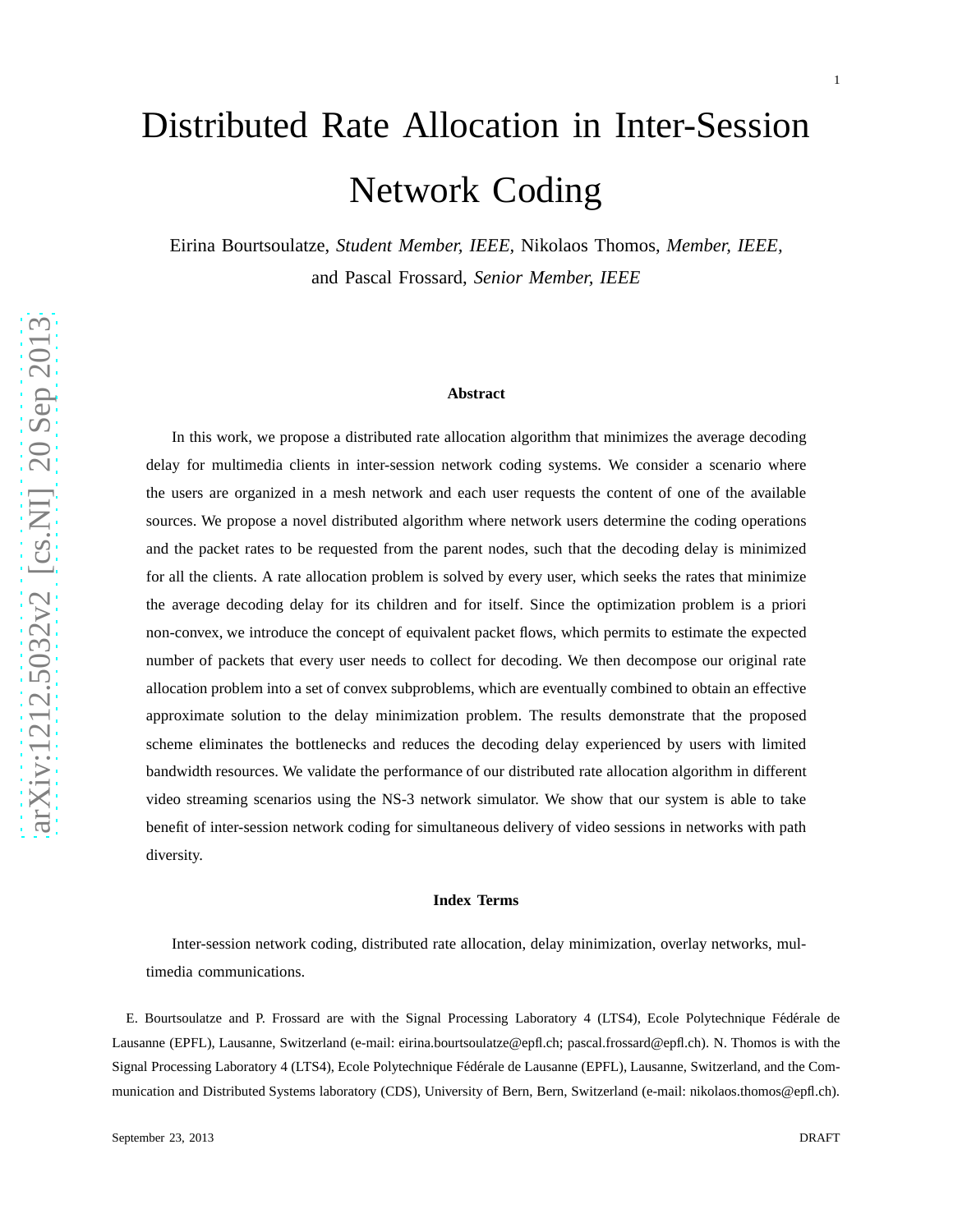## I. INTRODUCTION

Distributed network architectures and protocols have gained much popularity over the past few years due to their scalability properties. Deployed initially for file sharing, today distributed systems are exploited for more demanding network applications such as live streaming, VoD, multi-party conferencing *etc*. The essential advantage of these systems over the traditional client-server architecture is their ability to sustain a large number of users without increasing the server load, as users contribute their upload bandwidth to the system. This, however, comes at the cost of dynamic and unpredictable behavior of the network nodes. It renders the centralized routing methods challenging and necessitates distributed algorithms for data delivery. In this context, network coding [1] has been considered recently as a solution to improve the performance of distributed systems. It removes the need for content reconciliation among the users and offers decentralized control as well as efficient adaptation to bandwidth variations and losses.

A broad spectrum of distributed algorithms that utilize network coding has been proposed in the literature. These works mainly focus on the case where a single data source from one or more servers is delivered to multiple users. It is common, however, that the network resources need to be shared by concurrent applications. In such settings, inter-session network coding [2] arises as a natural extension of network coding for efficient use of network resources with multiple sessions. Yet, the design of the network codes is not a trivial task; random mixing of all the sessions that exist in the network may lead to significant increase in the decoding delay for users that recover their source of interest from the combinations of different sessions.

In this paper, we build on our previous work [3] and address the problem of designing a distributed rate allocation algorithm that decides how many packets of each session combination should be transmitted on the network links. We consider a scenario with concurrent sessions that transmit data to users organized in a mesh network. The proposed protocol is receiver-driven and comprises two steps. First, the node requests and receives information about its local neighborhood that is formed of parents and children nodes. Second, the node requests intra- and inter-session network coded packets at specific rates. These rates are obtained by solving an optimization problem that seeks for the optimal rate allocation among different packet combinations. The objective of the optimization algorithm solved at each node is to minimize the average decoding delay of the node and its children nodes.

The delay minimization problem is a priori non-convex. We approximate it with a set of convex subproblems by introducing the new concept of equivalent flows. An equivalent flow is defined for every component session of an inter-session combination. It can be regarded as a hypothetical flow with a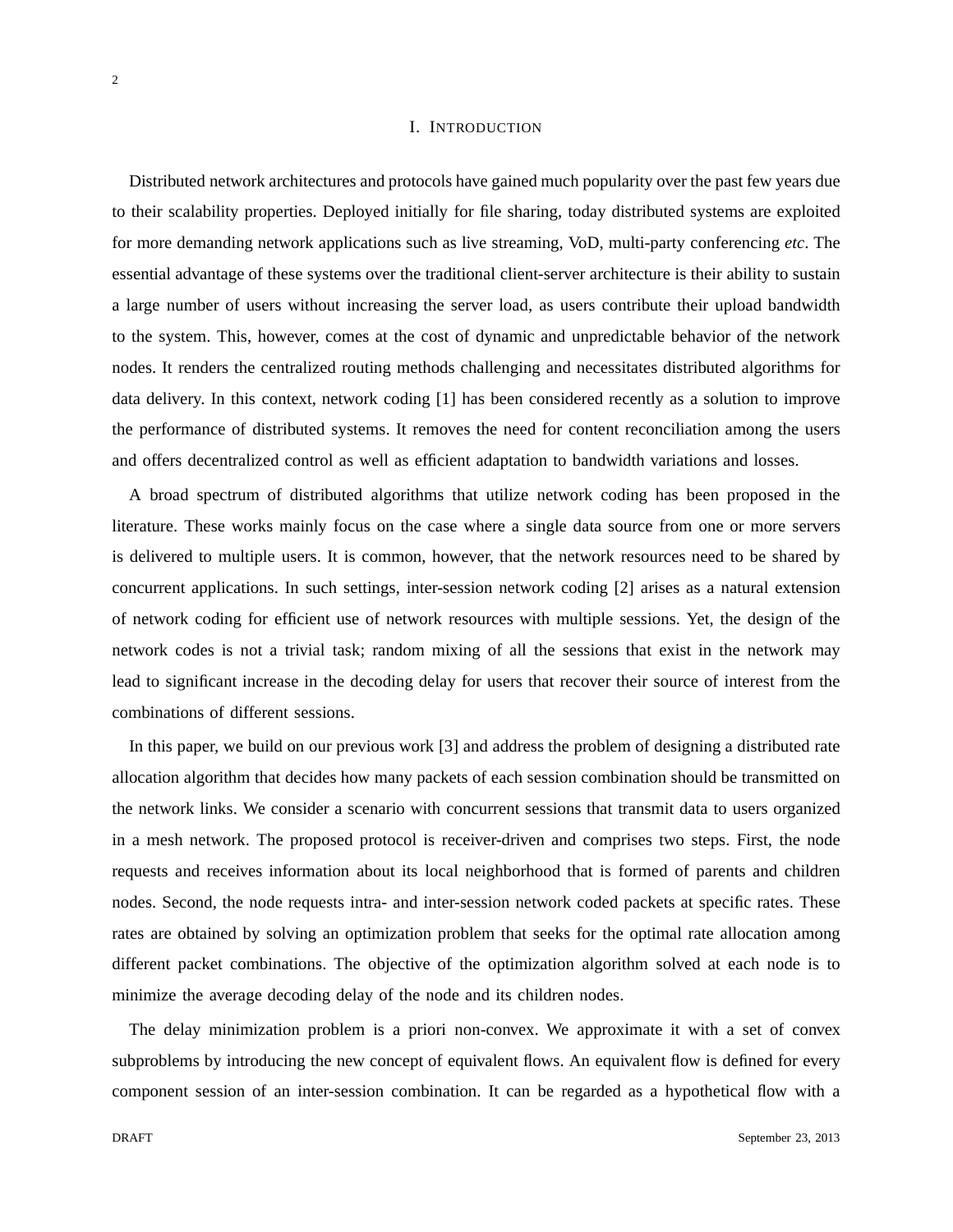rate equal to the innovative rate for the component session. This leads to an estimation of the expected number of packets necessary for decoding a source of interest from a particular packet combination. Based on the equivalent flows representation, the original optimization problem is decomposed into several convex rate allocation subproblems that are easily solvable. Their solutions are then combined to yield an approximate yet effective solution to the optimal rate allocation. Simulation results demonstrate that the proposed scheme eliminates the bottlenecks and reduces the decoding delay of users with limited resources, while it enables the timely delivery of time sensitive data. The benefits of our algorithm are finally validated by NS-3 simulations for video streaming in different network scenarios.

In summary, the main contributions in this paper are the following:

- we propose a new formulation of a decoding delay optimization problem for inter-session network coding in wired overlay networks,
- we introduce the novel concept of equivalent flows for approximate delay computation in intersession network coding scenarios,
- we design a new distributed rate allocation algorithm for minimizing the decoding delay. We validate the performance of our algorithm in video streaming scenarios with help of a network simulator.

The rest of the paper is organized as follows. In Section II we discuss the related work. We describe the scenario that we consider and the communication protocol in Section III. In the same section, we formulate the distributed rate allocation problem with inter-session network coding. The concept of equivalent flows is introduced in Section IV. Our proposed distributed algorithm for delay minimal rate allocation is presented in Section V. In Sections VI, we evaluate the performance of the proposed rate allocation scheme in terms of the average decoding delay, while in Section VII we present the results of the video streaming simulations. Section VIII concludes our work.

## II. RELATED WORK

With the recent advances in network coding research, the potentials of network coding have developed in the framework of P2P and overlay data delivery networks [4]. For example, Wang *et al.* [5] have proposed a design called  $R^2$  that combines the random push strategy with random network coding. The work in [6] provides an analysis of the rate-delay-reliability trade-offs in a P2P streaming system. The authors derive upper and lower bounds on the minimum initial buffering required so that the playback interruption probability remains below a certain level. Network coding has also been considered for unequal error protection in overlay streaming systems as in [7], where the authors propose a distributed receiver-driven algorithm for prioritized media delivery.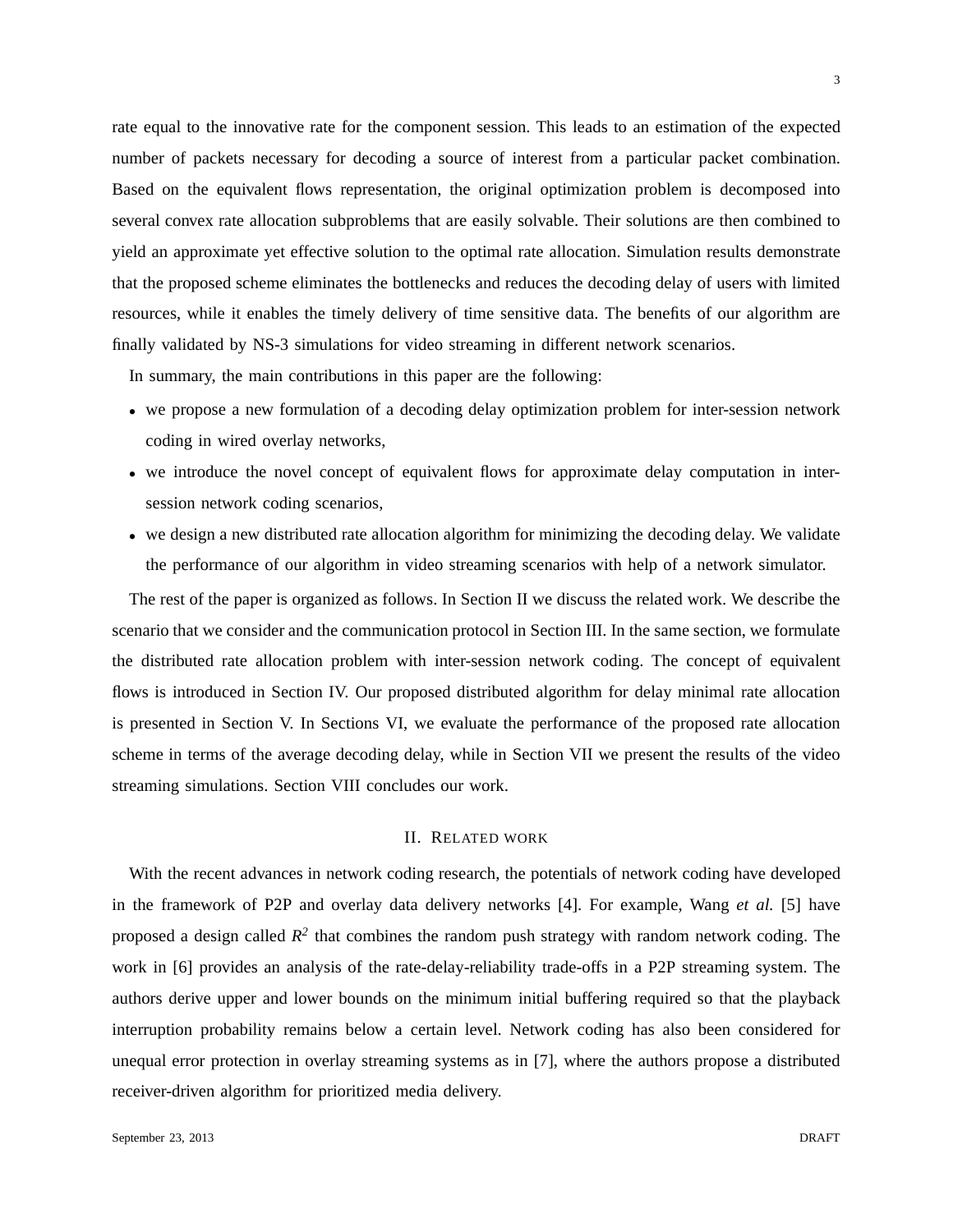Apart from the single session streaming cases, network coding has been also considered for multiple concurrent unicast and multicast scenarios. It has been shown that linear network coding is not sufficient

for achieving the capacity bound [8]; however, significant throughput gains can still be obtained with linear inter-session network coding as shown in [9], which describes an implementation of opportunistic network coding for multiple unicast flows over wireless networks. Recently, several inter-session network coding algorithms have been proposed, mainly for data delivery in wireless networks [10], [11], [12], [13], [14]. Some of the works extend the COPE architecture [9] by considering application-specific features when designing the network codes. The work in [10] for example studies the benefits of delaying packets at intermediate nodes in order to create more network coding opportunities. The proposed network coding scheme builds on COPE and incorporates an optimization framework that seeks for the optimal code and transmission policies that optimize the rate-distortion function. The performance of COPE and COPEbased systems degrades significantly in the presence of losses and network coding is turned off when the packet loss rate reaches a certain threshold. To deal efficiently with the packet losses, the authors in [12] propose a joint application of intra-session and inter-session network coding. Intra-session network coding is used for protection against packet losses, whereas inter-session network coding increases the throughput of the network. In order to characterize the capacity achieved with inter-session network coding for the 2-hop relay networks in the presence of losses, a flow based analysis is presented in [13]. The key idea is to regard packets as members of flows and not as independent entities as in [9], [10], [12]. A different approach for finding the feasible rate region is built on virtual multicasts [14]. The flow-based problem formulation stated in [14] provides a rate region which is at least as large as the rate region that can be achieved without inter-session network coding.

While the benefits of inter-session network coding are well understood in the wireless scenarios, in wireline networks the construction of practical inter-session network coding algorithms is more challenging. The reason lies in the difference between the two communication media. The broadcast nature of wireless channels promotes the application of inter-session network coding through overhearing [9], [10], *i.e.*, packets that are required for decoding can be overheard without wasting additional resources and decoding can be performed at every hop. This is not the case in wireline networks. Various theoretical aspects of inter-session network coding, such as sufficiency of linear codes and complexity of identifying coding opportunities, are studied in [15] for the special case of pairwise coding in wireline networks. Kim *et al.* [16] propose a more generic solution that utilizes linear network coding and does not restrict the codes to specific classes such as pairwise or XOR coding. The coding strategy is determined with the help of Genetic Algorithms that optimize a certain cost objective. The work in [17] provides a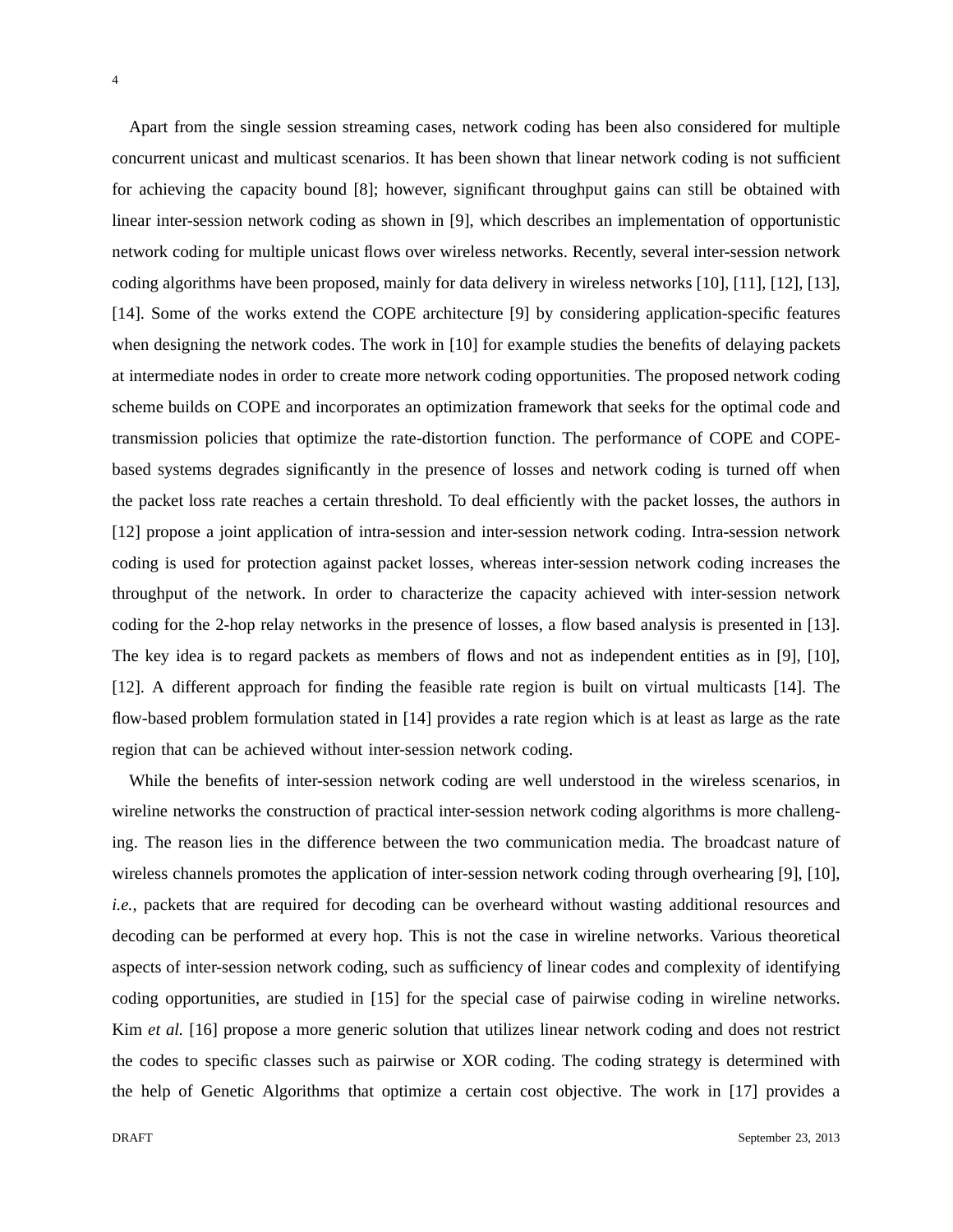

Fig. 1. Illustration of a multi-session scenario. Each source provides different data to the network. The users are organized in a mesh network, where each user requests a specific source data.

different perspective on the design of inter-session network coding algorithms by exploiting the queuelength information to make the scheduling-routing-coding decisions. In [18], the authors propose a lowcomplexity receiver-driven P2P system for delivery of multiple description coded data, that combines Raptor codes with intra- and inter-session network coding.

To the best of our knowledge, there is however no work in the literature that addresses the problem of minimizing the average decoding delay in wireline mesh networks by distributed rate allocation in inter-session network coding.

## III. DATA DELIVERY WITH INTER-SESSION NETWORK CODING

## *A. Framework*

We consider a set of sources S and a set of users  $N$  that request data from different sources. The source data is segmented into blocks of  $N_s$  packets, and the sources transmit simultaneously at rate  $U_s$ ,  $s \in S$ . The users are organized in a wireline mesh network. The network is assumed to be directed and free of cycles. It is modeled as a directed acyclic graph  $\mathcal{G} = (\mathcal{V}, \mathcal{E})$ , where  $\mathcal{V} = \mathcal{S} \cup \mathcal{N}$  represents the set of network nodes, and  $\mathcal E$  is the set of connecting links between the network nodes. The directed link connecting any two nodes i and j is denoted as  $(i, j) \in \mathcal{E}$ . It is characterized by the link capacity  $b_{ij}$ expressed in packets/sec and the average packet loss probability  $\pi_{ij}$ . If nodes i and j are connected with the directed link  $(i, j)$ , we call node j as a child of node i, and node i is called the parent of node j. An example of such mesh network is illustrated in Fig. 1.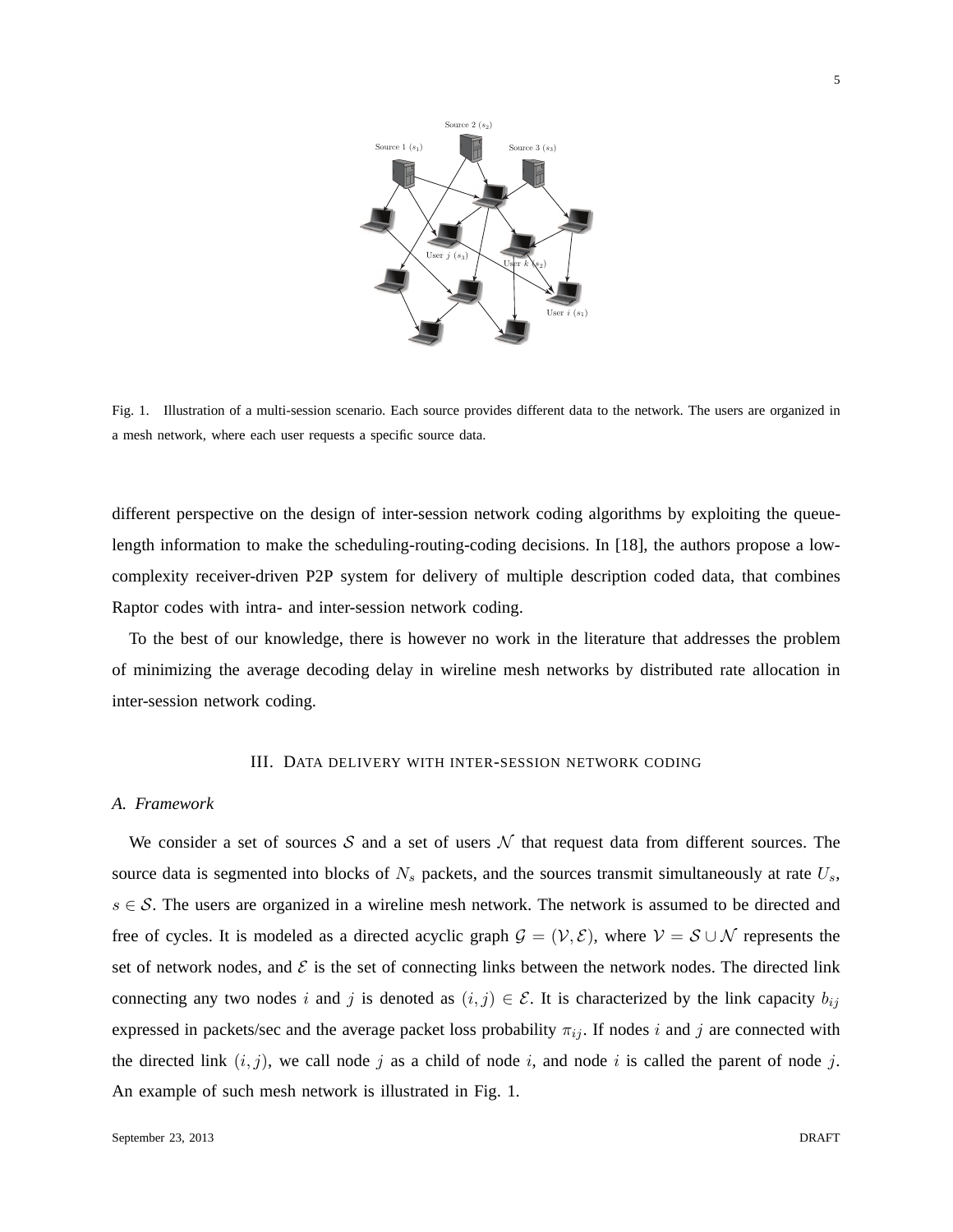The network nodes represent end users, who are interested in receiving only one of the source data, but also act as relay nodes. Since the upload bandwidth of the sources is limited and only a small number of users can acquire the requested packets directly from the sources, the majority of the network users are served by their parent nodes. This implies that a user may request and forward not only packets of the source that it has subscribed to, but also packets that are useful for its children nodes. In order to increase the network throughput and alleviate the bottlenecks created by the limited network resources, we propose to allow the network nodes to implement inter-session network coding. Inter-session network coding [2] is an extension of network coding [1] to the case of multiple concurrent sessions (data sources) that share the same network resources. It essentially consists in combining packets from different sessions (sources), contrarily to intra-session network coding where only packets of the same session (source) participate in the packet combinations. When linear operations are considered, an inter-session network coded packet can be formally represented as

$$
y = \sum_{s=1}^{|\mathcal{S}|} \sum_{l=1}^{N_s} a_{s,l} x_{s,l} \tag{1}
$$

where all the operations are performed in a Galois field of size q,  $GF(q)$ . The *l*-th original source packet of the s-th session is denoted as  $x_{s,l}$  and  $a_{s,l}$  is the corresponding coding coefficient. It should be noted that not all of the sessions necessarily participate in a particular inter-session network coded packet. When some of the sessions are not included in the combination, the corresponding coding coefficients are zero. From that perspective, intra-session network coded packets can be viewed as a special case of inter-session network coding where packets from only one session participate in the coding operations.

Depending on the available set of packets at the parent nodes, every user may request intra-session network coded packets of its session of interest, as well as inter-session network coded packets, *i.e.*, packets that are combinations of different sessions. These combinations do not necessarily involve packets from the session requested by the user.

We denote as  $\mathcal T$  the set of all the possible packet types that can be generated in the network. Every element t of  $\mathcal T$  represents a particular combination of sessions. Hence, in a network with  $|\mathcal S|$  concurrent sessions, the number of different packet types is  $2^{|S|} - 1$ . Intra-session network coded packets are also included in the set  $\mathcal T$ . We denote as  $\mathcal T_t$  the set of packet types that can be combined to generate coded packets of type t. The sessions that participate in a particular combination of packets t form the set  $\mathcal{S}_t$ . We will refer to the sessions in the set  $S_t$  as the *component sessions* of flow of type t. We also define the sets  $\mathcal{T}^s$  and  $\mathcal{T}_{t,s}$ . The set  $\mathcal{T}^s$  is a subset of  $\mathcal T$  and contains the packet types that have session s as a component session, *i.e.*,  $\mathcal{T}^s = \{t \in \mathcal{T} : s \cap \mathcal{S}_t \neq \emptyset\}$ . The set  $\mathcal{T}_{t,s}$  includes all the packet types  $t' \in \mathcal{T}_t$  that can be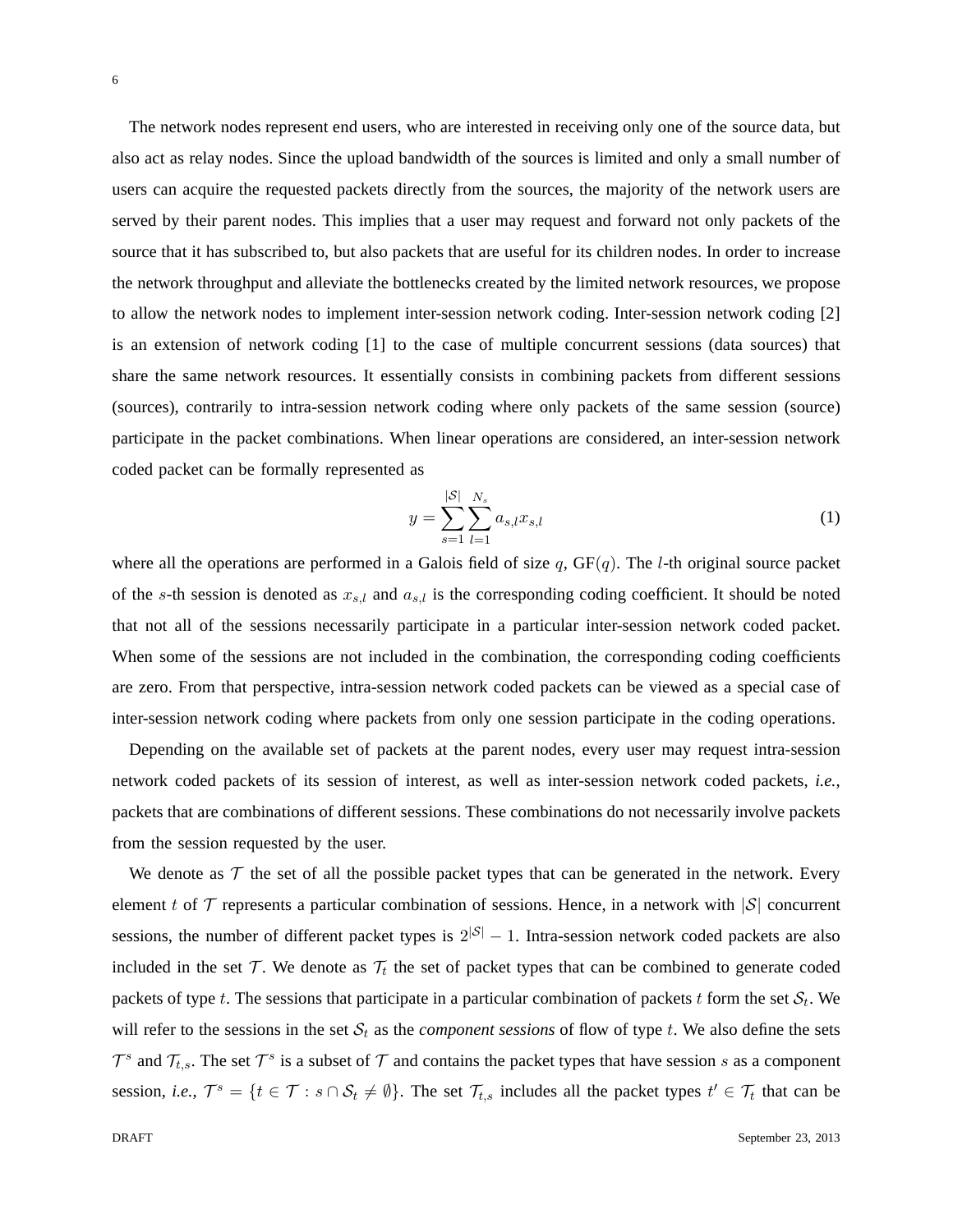used to generate packets of type t and have s as a component session, *i.e.*,  $\mathcal{T}_{t,s} = \{t' \in \mathcal{T}_t : s \cap \mathcal{S}_{t'} \neq \emptyset\}.$ 

Every user, upon receiving a sufficient number of network coded packets, decodes the received packets in order to obtain the packets of the requested session. The decoding of a particular session is typically performed by means of Gaussian elimination when a full rank system of packets is received. Note that, since the local coding coefficients are drawn randomly according to a uniform distribution from the  $GF(q)$ , a header of length  $\sum_{s \in \mathcal{S}} N_s \log(q)$  bits is appended to the network coded packets. This header identifies all the coding operations performed on the packets while they travel through the network; it renders the decoding process feasible, since the encoding structure becomes implicit.

In general, the application of inter-session network coding is not trivial. Random mixing of all the available sessions is not always efficient, as it may cause an unacceptable increase of the decoding delay for a specific source data. This is due to the fact that users need to receive enough innovative packets in order to decode all the encoded sessions along with the session of their interest. The term "innovative" refers to packets that bring novel information with respect to the packets that have been previously received by the node. These packets are linearly independent from the packets that are already stored in the node's buffer. In order to alleviate the shortcomings of the random mixing of all the sessions, an efficient rate allocation algorithm is essential. The goal of such rate allocation algorithm is to determine the sessions that should be combined and the rate that should be allocated to each combination in order to minimize the average decoding delay. This decoding delay depends on the innovative packet rates that the user receives for each of the session combinations that are available in the network. Since the networks are typically characterized by dynamics such as bandwidth variations, varying channel conditions, users' arrivals/departures at random time instances, *etc.*, a centralized rate allocation strategy is impractical. Therefore, we propose to optimize the decoding delay locally in a small neighborhood that comprises the node itself and its parent and children nodes. The rate optimization is performed with only a partial knowledge of the network statistics and the required communication overhead is small. Due to the distributed nature of the problem, global optimality can however not be guaranteed anymore, but the solution proposed in this paper proves to be effective and adapted to realistic settings.

## *B. Communication protocol*

The distributed delay optimization solution requires some exchange of information between the network users. We propose the following communication protocol. Let us consider the node  $i$  and its local neighborhood that consists of the set of parent nodes  $A_i$  and the set of children nodes  $D_i$  as depicted in Fig. 2. We assume that the node i is aware of the local network statistics, *i.e.*, the channel capacity and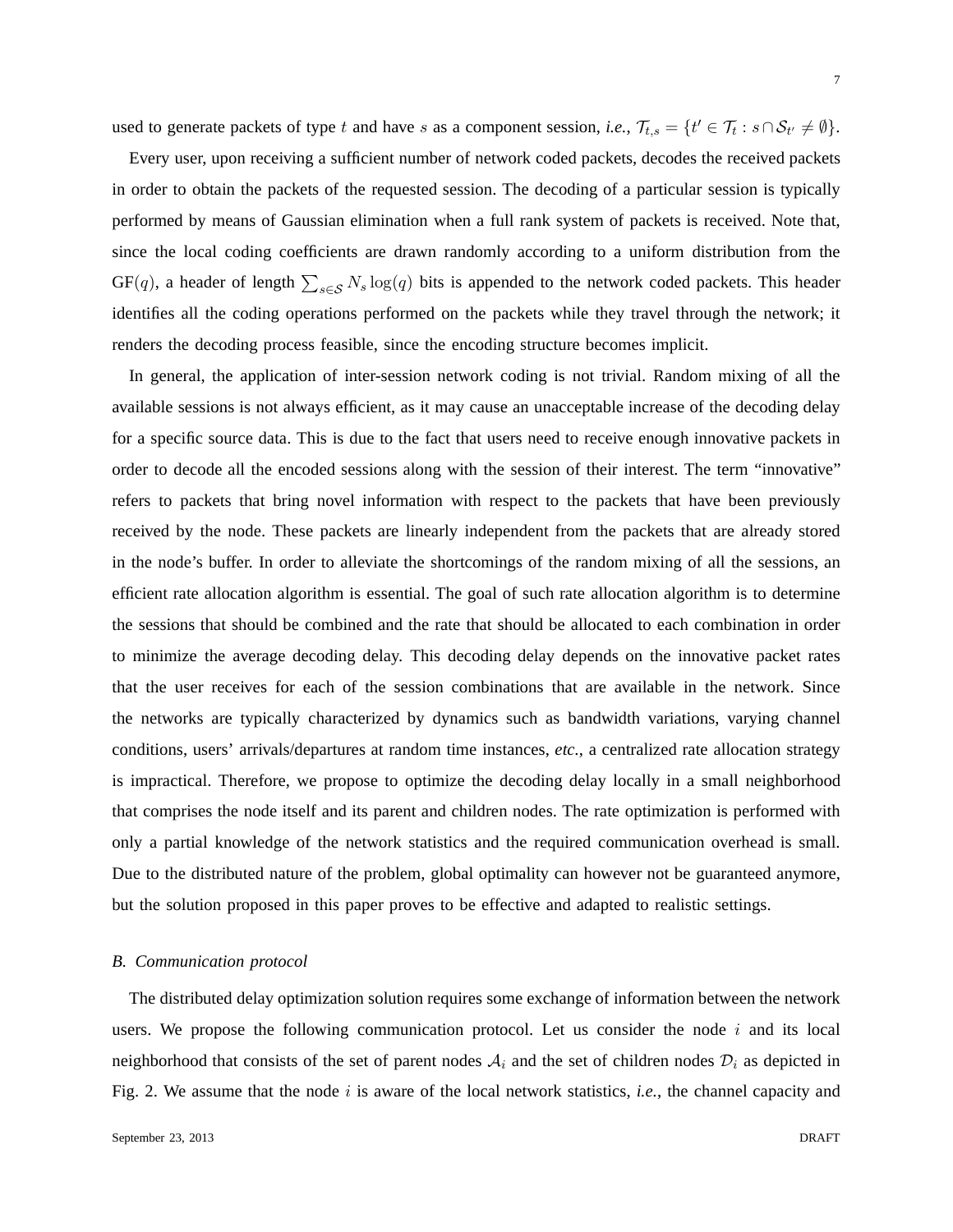

Fig. 2. Communication protocol. The neighborhood of the user consists of the parent nodes (in green) and the children nodes (in blue). The green arrows (solid) indicate the information communicated to the node  $i$  by its parents. The blue arrows (dashed) represent the information received by the node from its children.

the loss rates of the input and output links  $(b_{ki}, \pi_{ki}, \forall k \in A_i$  and  $b_{ij}, \pi_{ij}, \forall j \in D_i$ , respectively). We also assume that every child node j communicates to the node i the identity  $g_j$  of the session it wants to receive and its total input capacity  $C_j^d = \sum_{u \in A_j} b_{uj}$ .

Whenever the user  $i$  wants to optimize the requested packet flow rates, it requests the users in its neighborhood to provide all the necessary information about the local status of the system. Specifically, every parent  $k \in A_i$  sends to the node i a vector  $R_k$  with the values of the input innovative flow rates for every packet type  $t \in \mathcal{T}$ . Every element  $R_k^t$  of this vector represents the total input innovative flow rate of packets of type t available at the parent node  $k$  at the time instant when the node  $i$  performs the optimization of the rate allocation. In more details,  $R_k^t$  is given as

$$
R_k^t = \sum_{n \in \mathcal{A}_k} r_{nk}^t, \quad \forall t \in \mathcal{T}
$$
 (2)

where  $r_{nk}^t$  is the innovative rate of packets of type t received by node k from its parent node  $n<sup>1</sup>$  Similarly, every child node  $j \in \mathcal{D}_i$  forwards to the node i a vector  $\hat{R}_{j\setminus i}$ , with  $\hat{R}_{j\setminus i}^t$  representing the total innovative input flow rate of packets of type t that the node j receives from its parents, except for the parent i

$$
\hat{R}_{j\backslash i}^{t} = \sum_{u \in \mathcal{A}_{j}\backslash i} r_{uj}^{t}, \quad \forall t \in \mathcal{T}
$$
\n(3)

The communication protocol is illustrated in Fig. 2.

<sup>1</sup>Here we have assumed that two packets that arrive from two different links are innovative with respect to each other with high probability. This holds in general in networks with high path diversity, which is the case considered in this work.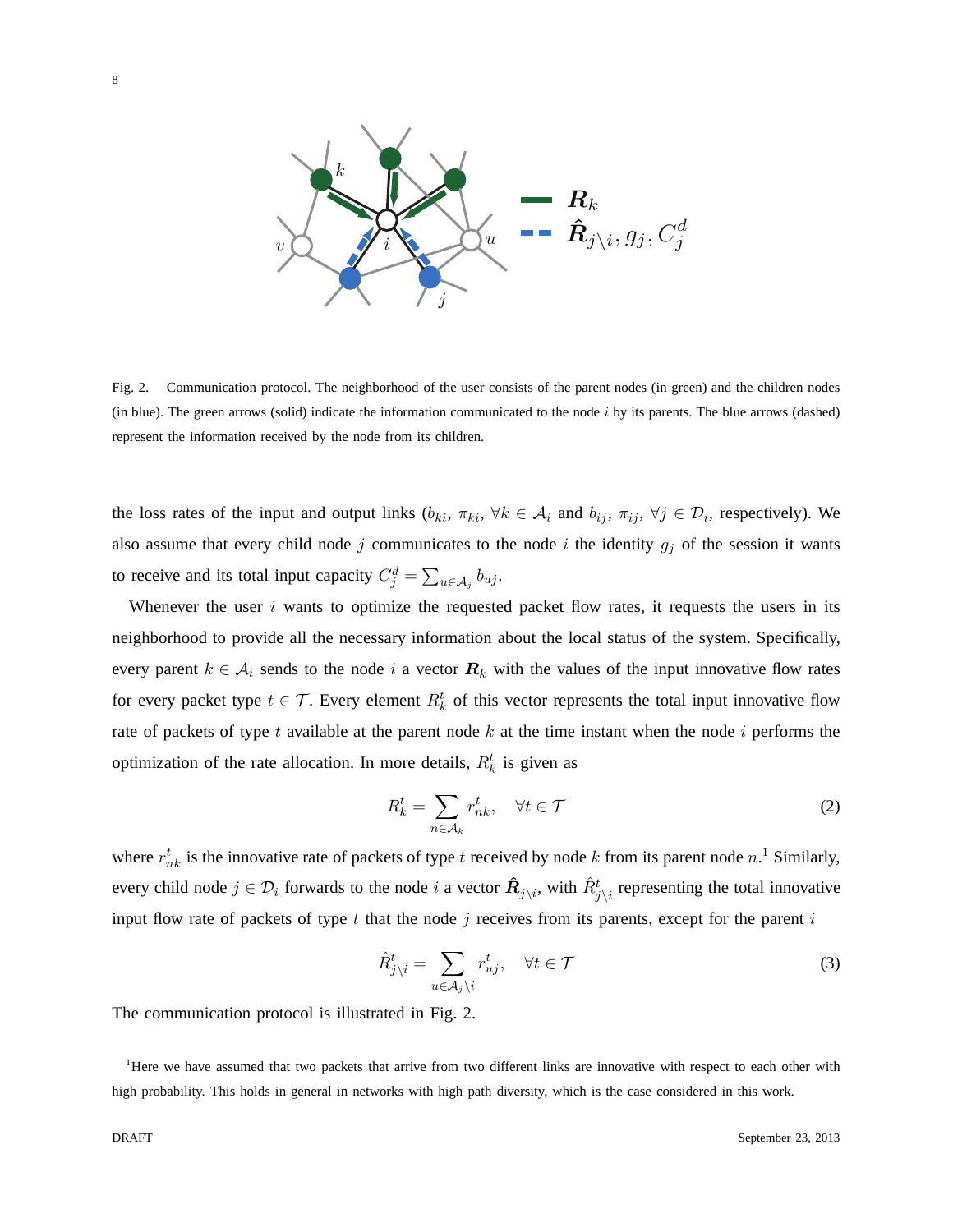## *C. Distributed delay minimization problem*

We are now able to formulate the distributed rate allocation problem that is solved independently in every network node. It consists in determining the optimal innovative rates that the user requests from its parents so that the average expected delay of the user and its children is minimized. The reason for considering the children nodes in the rate allocation optimization performed by every network node is to avoid selfish behaviors of the users. It is obvious that if the node performed the rate allocation taking into account only its own delay, it would preferably allocate all its resources to intra-session network coded flows, as there would be no incentives for the user to request combined packets. In that case, the network users would be unable to benefit from inter-session network coding. On the contrary, by including the delay of the children nodes in the optimization objective, we provide incentives for network nodes to combine packets of different sources in order to serve as many users as possible without major penalty on their own utility. By encouraging nodes' collaboration we reach more socially fair solutions.

Let us denote as  $r_i = (r_{ki}^t, r_{ij}^t), \forall k \in A_i, \forall j \in \mathcal{D}_i, \forall t \in \mathcal{T}$ , the vector of innovative packet flow rates, where  $r_{ki}^t$  represents the innovative rate of packets of type t received by the node i from its parent k, while  $r_{ij}^t$  is the innovative rate of packets of type t received by the child node j from the node i. The distributed delay optimization in the  $i$ -th node is stated as

$$
\underset{\mathbf{r}_i}{\arg\min} \ \overline{\Delta}_i(\mathbf{r}_i) \quad \text{s.t.} \ \mathbf{r}_i \in \mathcal{R}_i^{min} \tag{4}
$$

The search space  $\mathcal{R}_i^{min}$  is defined by a set of linear inequality constraints, which determine the set of feasible values of the innovative packet flow rates on the input and output links of the node  $i$ 

$$
0 \le \sum_{t \in \mathcal{T}} r_{ki}^t \le b_{ki} (1 - \pi_{ki}), \quad \forall k \in \mathcal{A}_i
$$
 (5)

$$
0 \le \sum_{t \in \mathcal{T}} r_{ij}^t \le b_{ij} (1 - \pi_{ij}), \quad \forall j \in \mathcal{D}_i
$$
 (6)

$$
\sum_{t' \in \mathcal{T}_{t,s}} r_{ki}^{t'} \le \sum_{t' \in \mathcal{T}_{t,s}} R_k^{t'}, \quad \forall t \in \mathcal{T}, \ \ \forall s \in \mathcal{S}_t, \ \ \forall k \in \mathcal{A}_i
$$

$$
\sum_{t' \in \mathcal{T}_{t,s}} r_{ij}^{t'} \le \sum_{t' \in \mathcal{T}_{t,s}} \sum_{k \in \mathcal{A}_i} r_{ki}^{t'}, \quad \forall t \in \mathcal{T}, \ \forall s \in \mathcal{S}_t, \ \forall j \in \mathcal{D}_i
$$
 (8)

$$
\sum_{t' \in \mathcal{T}_{t,s}} \sum_{k \in \mathcal{A}_i} r_{ki}^{t'} \le U_s, \quad \forall t \in \mathcal{T}, \ \ \forall s \in \mathcal{S}_t
$$
\n
$$
\tag{9}
$$

$$
\sum_{t' \in \mathcal{T}_{t,s}} r_{ij}^{t'} + \sum_{t' \in \mathcal{T}_{t,s}} \hat{R}_{j \setminus i}^{t'} \le U_s, \quad \forall t \in \mathcal{T}, \ \forall s \in \mathcal{S}_t, \ \forall j \in \mathcal{D}_i
$$
\n
$$
(10)
$$

The constraints appear in pairs and refer to the input and the output links of the node  $i$ , respectively. Eqs. (5) and (6) are the link capacity constraints, which state that the sum of innovative packet rates for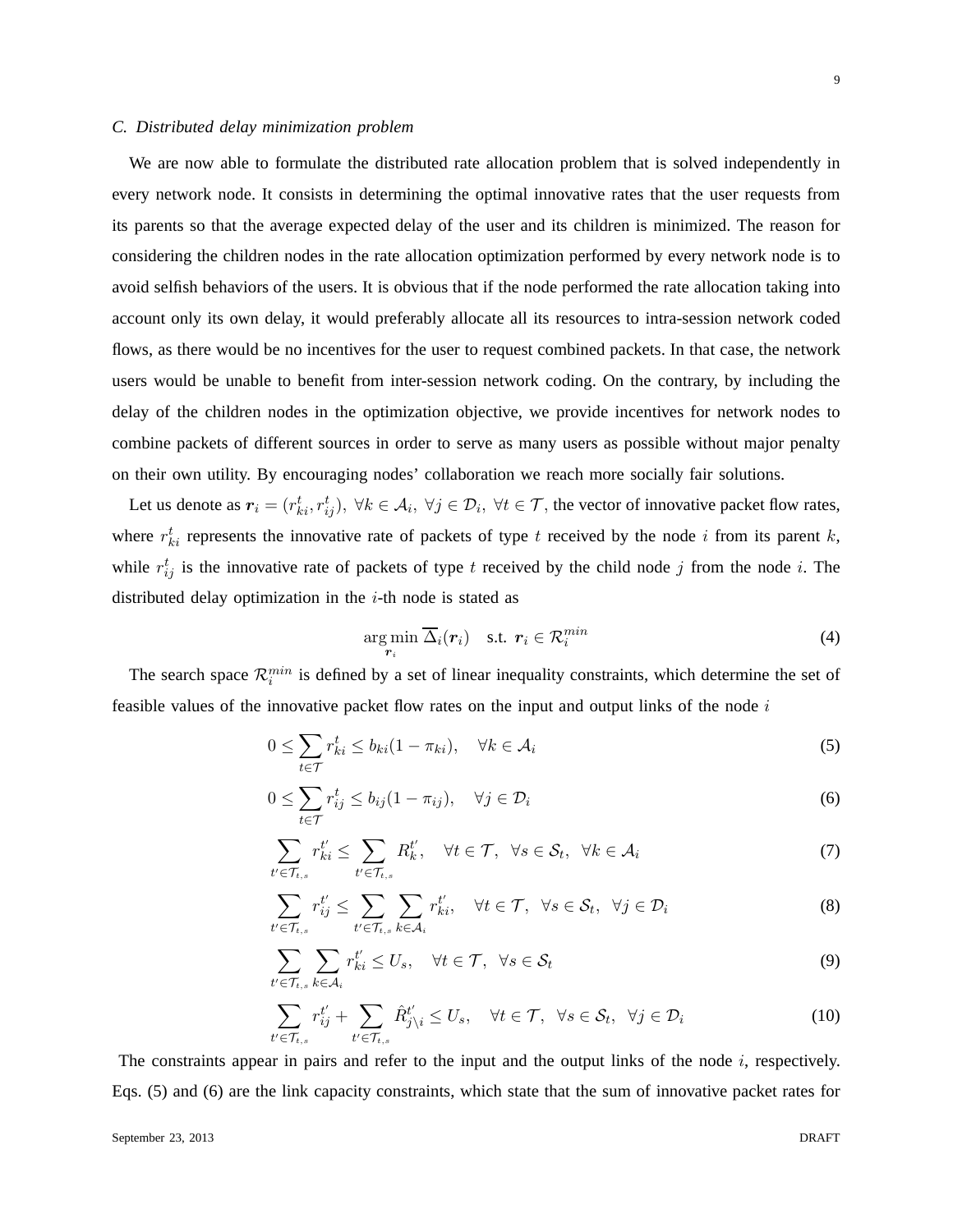all packet types received on a link cannot exceed the link capacity. Eqs. (7) and (8) give upper bounds to the innovative packet flow rates with the available innovative packet rates at parent nodes. Finally, Eqs. (9) and (10) limit the innovative packet rate by the available innovative rate provided by the sources, *i.e.*, the user cannot receive innovative packets faster than they are injected in the network by the sources.

The average decoding delay of the node i and its children nodes  $\overline{\Delta}_i(\mathbf{r}_i)$  is written as

$$
\overline{\Delta}_i(\boldsymbol{r}_i) = \frac{1}{|\mathcal{D}_i|+1} \big(\Delta_i(\boldsymbol{r}_i, g_i) + \sum_{j \in \mathcal{D}_i} \Delta_j(\boldsymbol{r}_i, g_j)\big) \tag{11}
$$

The expected delay  $\Delta_i(\mathbf{r}_i, g_i)$  experienced by the user i for receiving and decoding a block of packets of the requested session  $g_i$  depends on the average number of packets that the user i needs to collect for decoding. The latter is a function of the types and the innovative rates of the packets that arrive at the node.

The optimization problem stated in Eq. (4) is complex and in general non-convex. In order to solve it, we make the following simplifying assumptions. We assume that the time is slotted and that at most one packet can be received by the node  $i$  in each time slot. We approximate the duration of the time slot by  $d_i = \frac{1}{C_i^d}$ . Thus, we can estimate the average decoding delay as the product of the average time  $d_i$  required to receive one packet and the average number of packets  $E[l]$  that the user receives before it is able to decode

$$
\Delta_i(\mathbf{r}_i, g_i) = d_i E[l] \tag{12}
$$

The solution of Eq. (4) then requires the computation of the average number of packets  $E[l]$  that the node and its children nodes need to receive in order to decode their data of interest. Next, we will present an efficient method for computing  $E[l]$  that permits to transform the initial problem into a set of convex subproblems and to obtain a solution with low complexity.

## IV. DECODING DELAY ANALYSIS WITH EQUIVALENT FLOWS

The estimation of the average decoding delay as described in Eq. (12) requires the computation of the expected number of packets  $E[l]$  that the node has to receive for decoding one block of packets of the session of interest. The exact computation of  $E[l]$  involves considering all the possible events that lead to a decodable set of  $l$  packets [19]. This is clearly non-trivial to compute. In this section, we introduce the notion of equivalent flows in order to approximate the decoding delay with simple functions that can be computed efficiently.

Let us assume that the session  $s$  is the session of interest. There are several possibilities to decode the packets of this source data. The session  $s$  can be decoded from intra-session network coded packets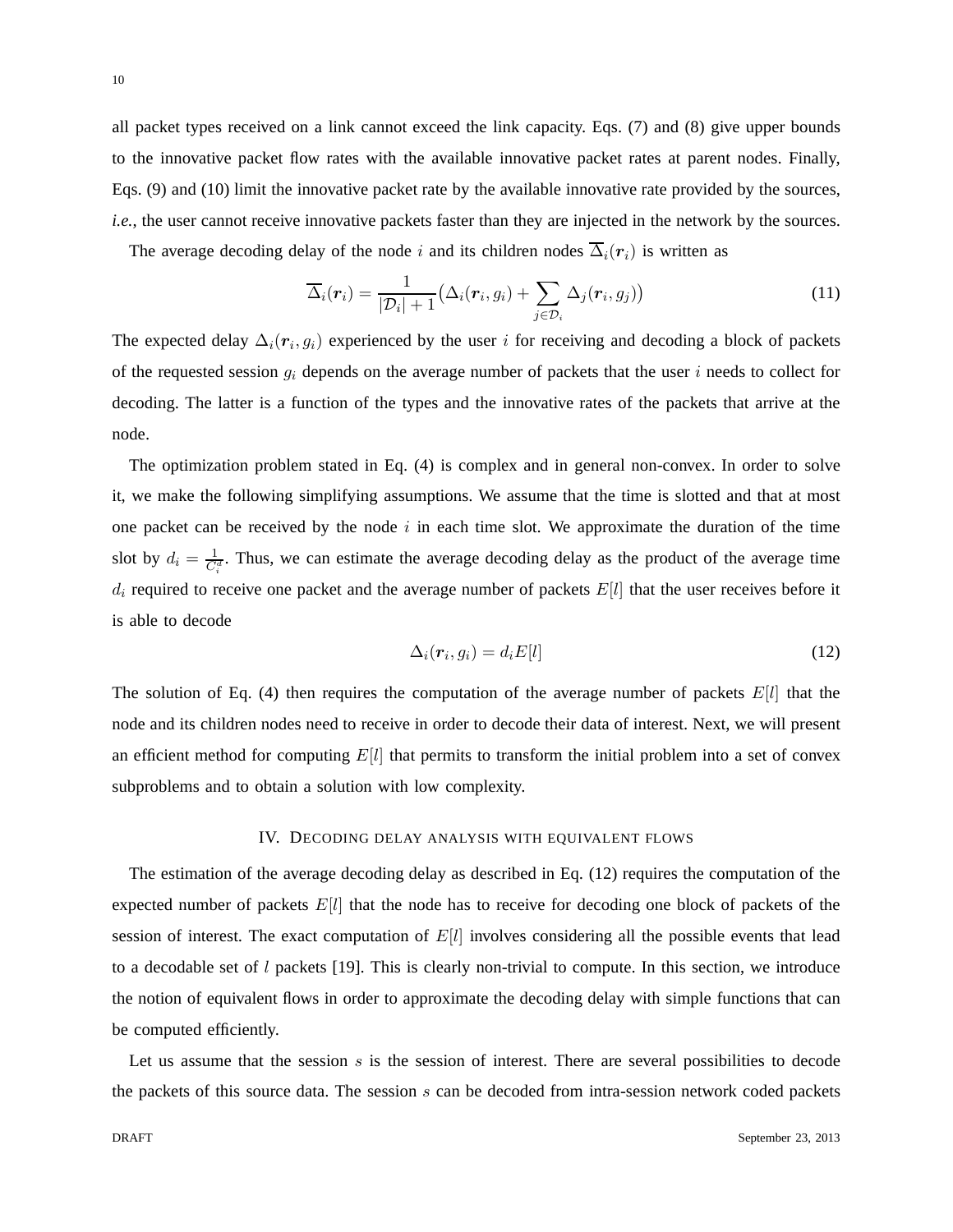when  $N_s$  such innovative packets are available. Otherwise, it can be decoded from a set of intra- and inter-session network coded packets of types  $t' \in \mathcal{T}_t$ , for any  $t \in \mathcal{T}^s$ , as long as this set of packets forms a full rank system. In particular, when the decoding is performed from a session combination t, one needs  $N_{s'}$  innovative packets for each component session  $s' \in S_t$ .<sup>2</sup> Note that these  $N_{s'}$  packets can be of any type  $t' \in \mathcal{T}_{t,s'}$ . Note also that any novel inter-session network coded packet of type  $t' \in \mathcal{T}_t$  contains novel information for all the component sessions  $s' \in S_{t'}$ . In other words, any novel inter-session network coded packet of type  $t' \in \mathcal{T}_t$  can increase the rank of any of its component sessions. This property stems from the definition of innovation and is also guaranteed by the constraints (7) - (10).

The above observations bring us to the core idea behind the notion of equivalent flows. We can see that, when session s is decoded from the session combination t, we can treat every component session  $s' \in S_t$ of t as a separate session for which we need to collect  $N_{s'}$  innovative packets of any type  $t' \in \mathcal{T}_{t,s'}$ . That means that the flow of packets of type  $t'$  can be split among its component sessions. The rate at which innovative packets are collected for the component session  $s'$  is equal to the sum of the contributions of each packet flow  $t'$  that has  $s'$  as a component session. The only difference between the decoding of session s from intra-session network coded packets and the decoding of the same session from the session combination  $t$  is that, in the latter case, the session  $s$  can only be decoded when a sufficient number of innovative packets is available for all the component sessions  $s' \in S_t$ . We now propose a definition for the *equivalent flows*.

*Definition* 1. Given a session combination  $t \in \mathcal{T}$ , we define an *equivalent flow* for every component session  $s \in S_t$  of t as a virtual flow of packets with innovative rate equal to the sum of the contributions of innovative rates from every flow of type  $t' \in \mathcal{T}_{t,s}$ .

We will henceforth refer to the rate of an equivalent flow as *equivalent rate*. Note that Definition 1 is general and applies also to types t that correspond to intra-session network coded packets. In this case, the equivalent flow coincides with the actual innovative flow of intra-session network coded packets. When  $t$  is a combination of two or more sessions, the innovative rate of the equivalent flow for every component session  $s \in \mathcal{S}_t$  is higher or equal to the actual innovative rate of the flow of intra-session network coded packets of this same component session. This increment in the equivalent rate comes from the contribution of the inter-session network coded packet flows that have the session  $s$  as a component

<sup>&</sup>lt;sup>2</sup>We say that a session s is decoded from the session combination  $t \in \mathcal{T}^s$ , when packets of types  $t' \in \mathcal{T}_t$  are used to decode the data of session s.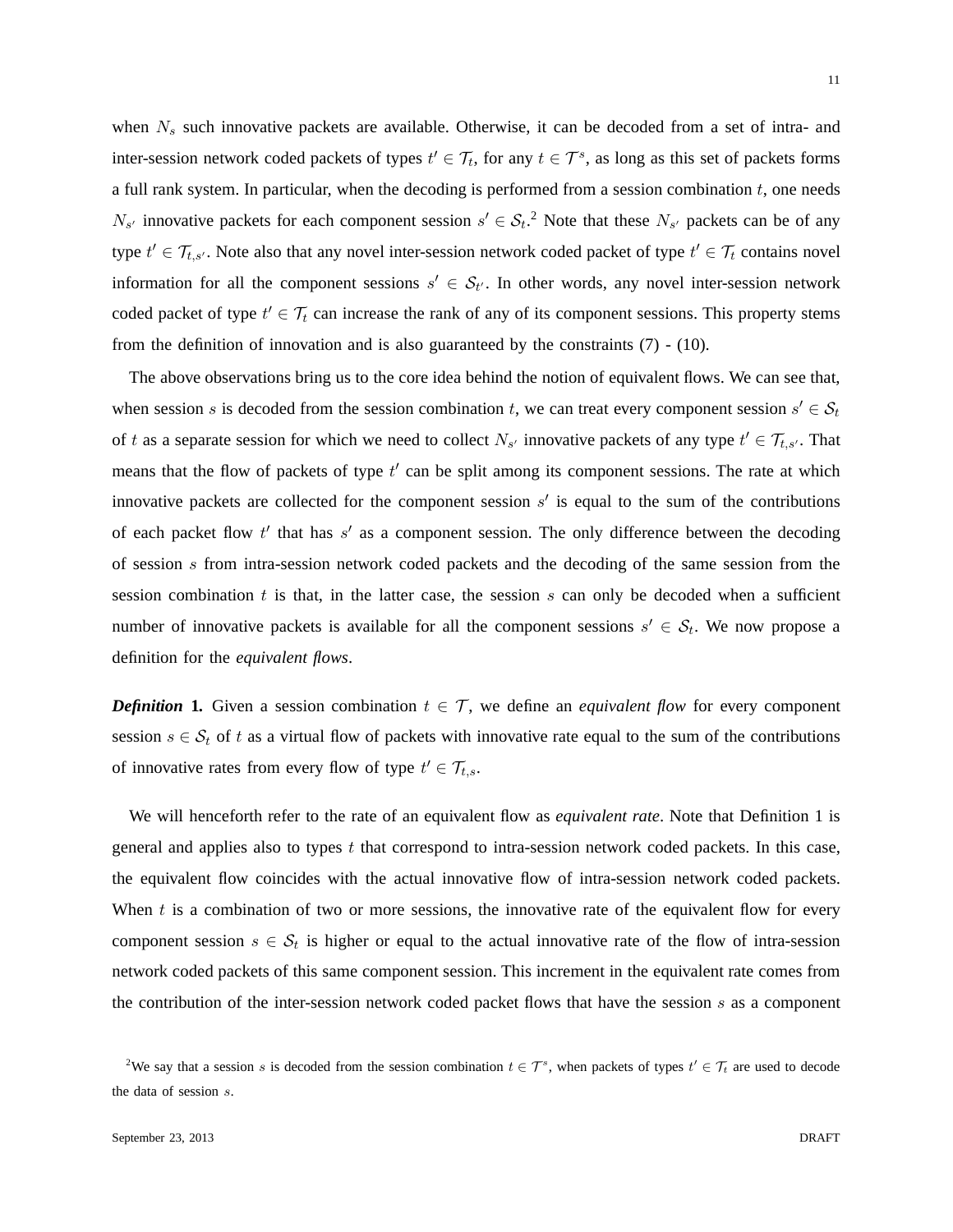session.

Mathematically, the equivalent innovative rate  $v_{i,s}^t$  for the component session s in the session combination  $t$  received at the node  $i$  can be represented as

$$
v_{i,s}^t = \sum_{t' \in \mathcal{T}_{t,s}} \gamma_{i,s}^{t,t'} \sum_{k \in \mathcal{A}_i} r_{ki}^{t'}, \quad \forall s \in \mathcal{S}_t
$$
\n
$$
(13)
$$

where  $\gamma_{i,s}^{t,t'} \in [0,1]$  and  $\sum_{s' \in \mathcal{S}_{t'}} \gamma_{i,s'}^{t,t'} \leq 1$ ,  $\forall t' \in \mathcal{T}_t$ . The coefficient  $\gamma_{i,s}^{t,t'}$  indicates the contribution of the innovative flow of type  $t'$  to the rate  $v_{i,s}^t$  at which innovative packets are collected for the component session  $s$  when session combination  $t$  is considered for decoding.

Equipped with the definition of equivalent flows, we can now calculate the coefficients  $\gamma_{i,s}^{t,t'}$  and approximate the decoding delay at node  $i$ . Let us denote as

$$
p_i^t = \frac{\sum_{k \in \mathcal{A}_i} r_{ki}^t}{C_i^d} \tag{14}
$$

the probability of receiving an innovative packet of type t at node i, where  $r_{ki}^t$  is the innovative flow rate of packets of type t that the node i receives from its parent k. In a similar way, for a given session combination  $t \in \mathcal{T}$  and for every component session  $s \in \mathcal{S}_t$ , we define the probability

$$
q_{i,s}^t = \frac{v_{i,s}^t}{C_i^d} = \frac{\sum_{t' \in \mathcal{T}_{t,s}} \gamma_{i,s}^{t,t'} \sum_{k \in \mathcal{A}_i} r_{ki}^{t'}}{C_i^d} = \sum_{t' \in \mathcal{T}_{t,s}} \gamma_{i,s}^{t,t'} p_i^{t'} \tag{15}
$$

which represents the probability of receiving an innovative packet for the component session  $s$  at node  $i$ assuming that decoding is performed from the session combination t. The probability  $P_{i,s}^{t}(l)$  to receive the  $N_s$ -th innovative packet for the component session s of the session combination t upon receiving exactly  $l$  packets at node  $i$  is given by the negative binomial distribution

$$
P_{i,s}^{t}(l) = \binom{l-1}{N_s-1} (q_{i,s}^{t})^{N_s} (1 - q_{i,s}^{t})^{l-N_s}
$$
\n(16)

Thus, the average time needed for receiving  $N_s$  innovative packets for the component session s at node  $i$  is

$$
\Delta_{i,s}^t = d_i E[l] = d_i \sum_{l=N_s}^{\infty} l P_{i,s}^t(l) = d_i \frac{N_s}{q_{i,s}^t}
$$
\n(17)

where  $E[l]$  stands for the average number of packets that the user has to receive in order to collect  $N<sub>s</sub>$  innovative packets for the component session s. It is given by the mean of the negative binomial distribution in Eq. (16) and, in our case, it is simply the ratio of the size of the block of source packets  $N_s$  and the probability  $q_{i,s}^t$  of receiving an innovative packet. Note that, in Eqs. (16) and (17) we have assumed that the innovative rate is independent of the number of packets stored in the node's buffer. In practice, as the number of innovative packets in the node's buffer increases, the probability of receiving a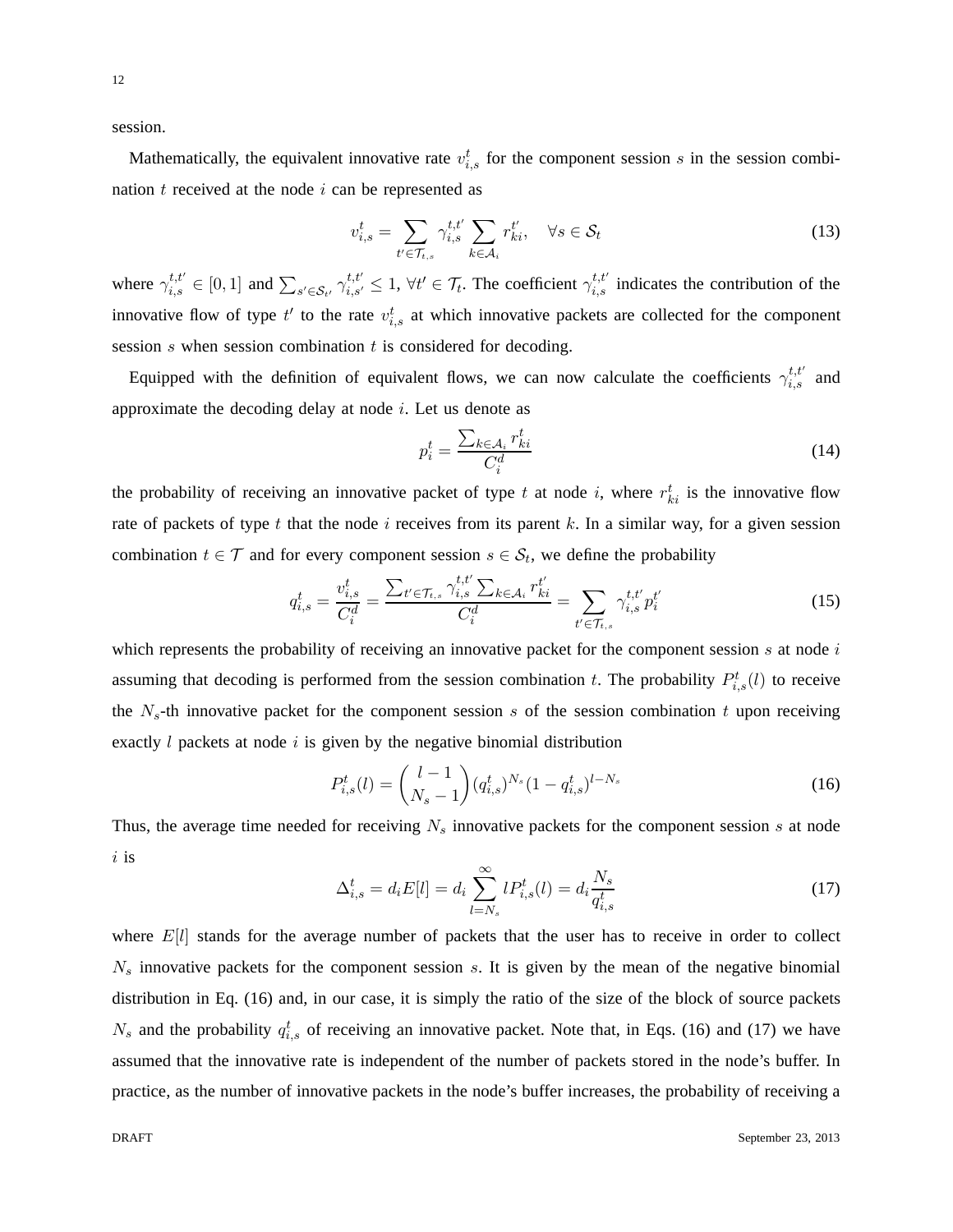non-innovative packet also increases. However, in networks with high path diversity and for large Galois field sizes the probability of generating two identical or linearly dependent packets is negligible [20]. This permits to make the assumption that the innovative rate does not depend on the number of packets stored in the node's buffer.

In order to determine the values of the  $\gamma_{i,s}^{t,t'}$  coefficients for every session combination t we need to look at the problem from the point of view of the decoder. The decoding of the session s from a session combination t is feasible as soon as  $N_{s'}$  innovative packets of any type  $t' \in \mathcal{T}_{t,s'}$  are available at the decoder for every component session  $s' \in S_t$ . This implies that the inter-session network coded flows are split among their component sessions in such a way that the delays for collecting the necessary number of innovative packets for every component session are as balanced as possible. That means that the equivalent rates, as seen by the decoder, are such that the maximum of the delays among the component sessions is minimized.

We can now formulate the min max optimization problem that permits to determine the coefficients  $\gamma_{i,s}^{t,t'}$  and subsequently the equivalent rates. The objective is to calculate the coefficients  $\gamma_i^t = \{\gamma_{i,s}^{t,t'}\}$ that minimize the maximum average delay  $\Delta_{i,s}^t$  among the component sessions  $s \in \mathcal{S}_t$ . Formally, this optimization problem is written as

$$
\min_{\gamma_i^t} \max_{s \in S_t} \Delta_{i,s}^t(\gamma_i^t) = \min_{\gamma_i^t} \max_{s \in S_t} d_i \frac{N_s}{q_{i,s}^t(\gamma_i^t)}
$$
\n
$$
\text{s.t.} \sum_{s' \in S_{t'}} \gamma_{i,s'}^{t,t'} \le 1, \gamma_{i,s'}^{t,t'} \in [0,1], \ \forall t' \in \mathcal{T}_t
$$
\n
$$
(18)
$$

Once we have computed the equivalent rates, we can estimate the average decoding delay  $\Delta_i^t$  experienced by the user i for decoding a block of packets of session s from the session combination  $t$ . Assuming that  $\hat{\gamma}_i^t$  is the optimal solution of the optimization problem in Eq. (18), the decoding delay  $\Delta_i^t$ is simply the maximum of delays  $\Delta_{i,s}^t$  over all the component sessions  $s \in \mathcal{S}_t$ . Indeed, in order to decode session s the user needs to wait until the necessary number of packets is available for every component session. Thus, we have

$$
\Delta_i^t = \max_{s \in \mathcal{S}_t} \Delta_{i,s}^t(\hat{\gamma}_i^t) \tag{19}
$$

Note that the vector of coefficients  $\hat{\gamma}_i^t$  is different for different session combinations t.

To complete our analysis, we need to determine the average decoding delay observed at node  $i$  for decoding its session of interest s. Eq. (19) gives the average decoding delay under the assumption that the user decodes from the specific session combination  $t$  that has  $s$  as a component session. In general, there may be multiple session combinations t' such that  $s \cap S_{t'} \neq \emptyset$  yielding thus several possibilities for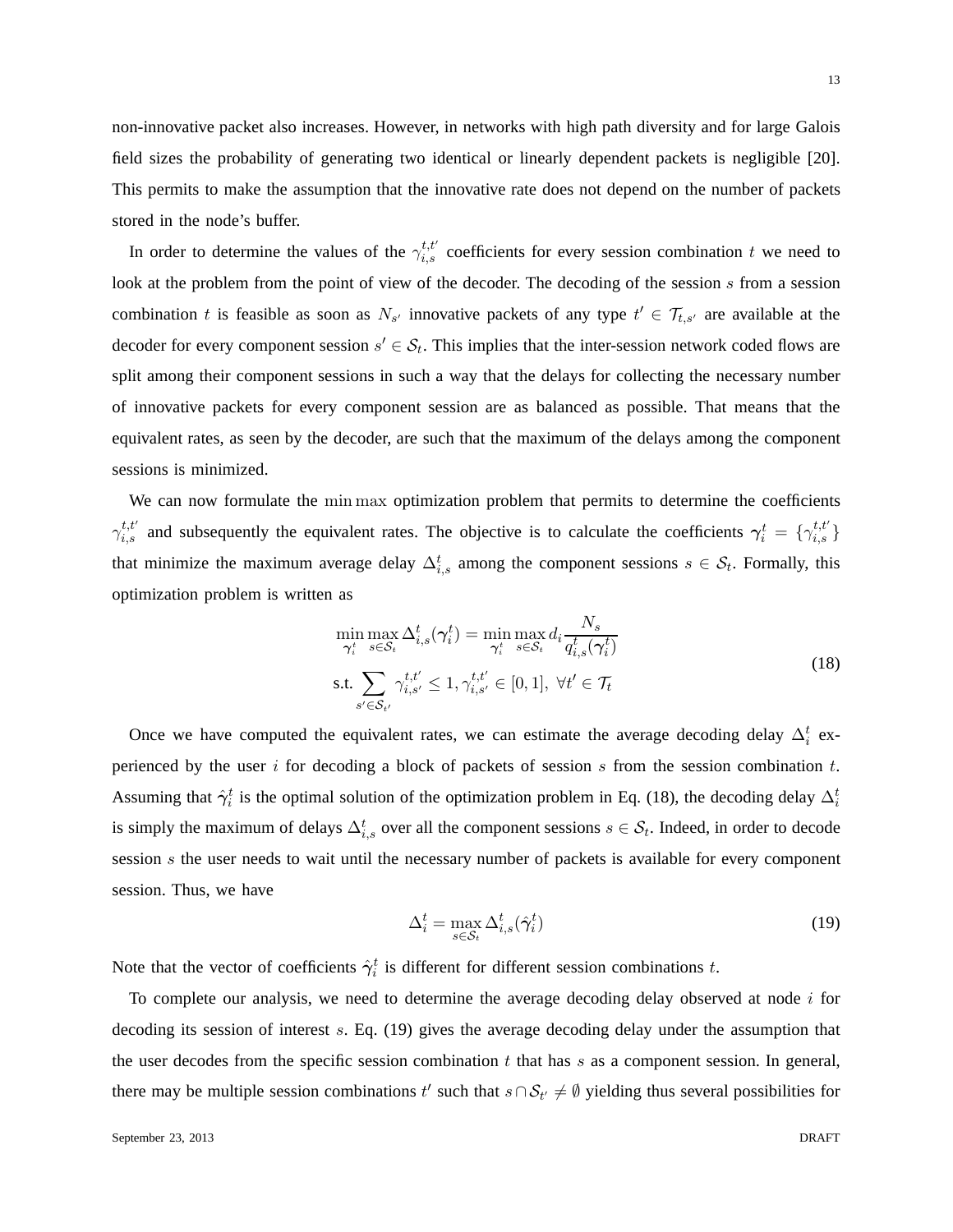decoding. However, to simplify our analysis, we will assume that, for a given set of innovative packet flow rates on the user's input links, the user decodes the data of interest from the session combination that corresponds to the minimum average decoding delay  $\Delta_i^t$ 

$$
\Delta_i(\boldsymbol{r}_i, s) = \min_{t \in \mathcal{T}^s} \Delta_i^t = \min_{t \in \mathcal{T}^s} \max_{s' \in \mathcal{S}_t} \Delta_{i, s'}^t(\hat{\gamma}_i^t)
$$
(20)

To summarize, in order to compute the approximate decoding delay for decoding packets of session  $s$ we have the following steps:

- 1) we compute the equivalent flows by solving the min max problem in Eq. (18) for every session combination  $t \in \mathcal{T}^s$ ,
- 2) using the equivalent flows computed in step 1, we calculate the approximate decoding delay for every session combination  $t$  from Eqs. (17) and (19),
- 3) finally, we approximate the delay with the minimum among the delays computed in step 2 (Eq. (20)).

Finally, it should be noted that we have considered the worst case scenario where all the component sessions involved in a session combination have to be decoded along with the requested session. This is due to the random encoding strategy deployed in our scheme. Other encoding strategies could be devised to avoid decoding all the sessions [21]. However, these strategies require expensive control and diminish the advantages of randomized network coding. The design of such encoding strategies is not trivial and is out of the scope of this paper.

We now illustrate the computation of equivalent flows and the estimation of the decoding delay with a numerical example.

*Example* 1. We assume that three sources, namely  $s_1, s_2$  and  $s_3$ , are transmitted into the network and that the user i requests the session  $s_1$ . The block sizes for the three sessions are  $N_{s_1} = N_{s_2} = N_{s_3} = 10$ packets. We choose two sets of probabilities of receiving an innovative packet at the node  $i$  for all the possible packet types  $t \in \mathcal{T}$ . These two sets of probabilities, shown in Table I, represent two different rate allocations at the node  $i$  and correspond to two different instances of the decoding problem, namely Problem A and Problem B. Given these probabilities, we want to estimate the decoding delay at the node i for decoding one block of packets from its source of interest. The session  $s_1$  can be decoded from any of the session combinations  $t = s_1, t = s_1s_2, t = s_1s_3$  or  $t = s_1s_2s_3$ .

Table II illustrates the results obtained by following the three steps summarized above. In particular, in Table II we present the probabilities  $q_{i,s}^t$  that correspond to the equivalent flows for all possible session combinations that have session  $s_1$  as a component session. In Table III we also present the average

14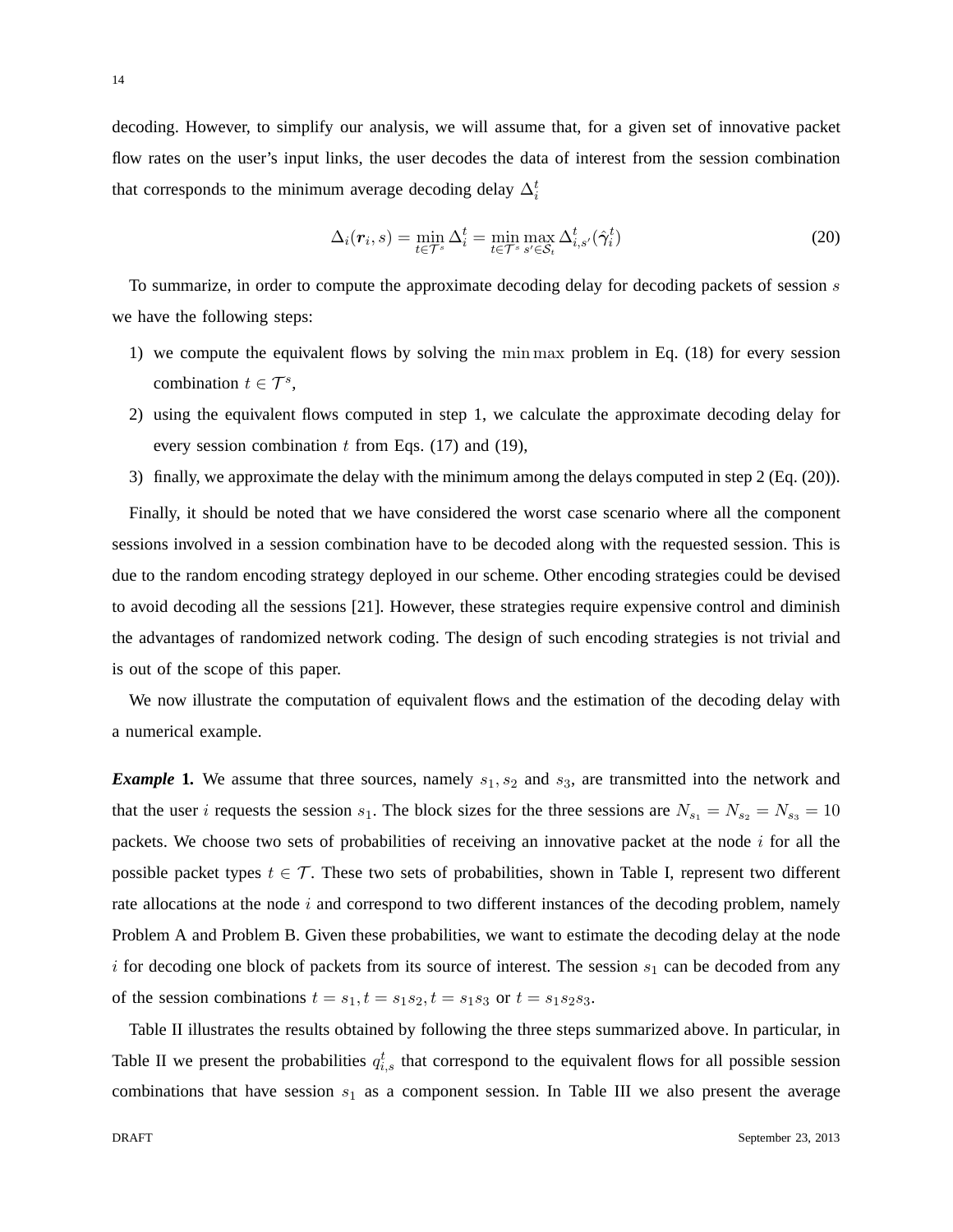## TABLE I

Probabilities  $p_i^t$  of receiving an innovative packet of type  $t$  at the node  $i$  for all the possible packet types

|                                                                                    | $p_i^{s_1}$                                                                 | $p_i^{s_2}$ | $p_i^{s_3}$ | $p_i^{s_1s_2}$ | $p^{s_1s_3}$  | $p^{s_2s_3}$  | $n^{s_1s_2s_3}$    |
|------------------------------------------------------------------------------------|-----------------------------------------------------------------------------|-------------|-------------|----------------|---------------|---------------|--------------------|
| <b>Problem A</b>   $0.1824$   $0.2022$   $0.2035$   $0.0385$   $0.1439$   $0.0323$ |                                                                             |             |             |                |               |               | $\parallel$ 0.0707 |
| Problem B                                                                          | $\parallel$ 0.0556 $\parallel$ 0.0278 $\parallel$ 0.2778 $\parallel$ 0.1111 |             |             |                | $\mid$ 0.0833 | $\mid$ 0.3889 | 0.0111             |

 $t \in \mathcal{T}$  IN THE EXAMPLE 1.

#### TABLE II

Probabilities  $q_{i,s}^t$  associated with the equivalent rates for all possible session combinations  $t\in{\cal T}^{s_1}$  in THE EXAMPLE 1.

|                  | $t=s_1$           | $t = s_1 s_2$         |                      | $t = s_1 s_3$         |                      | $t = s_1 s_2 s_3$       |                         |                         |
|------------------|-------------------|-----------------------|----------------------|-----------------------|----------------------|-------------------------|-------------------------|-------------------------|
|                  | $q_{i,s_1}^{s_1}$ | $q_{i,s_1}^{s_1 s_2}$ | $q_{i,s_2}^{s_1s_2}$ | $q_{i,s_1}^{s_1 s_3}$ | $q_{i,s_3}^{s_1s_3}$ | $q_{i,s_1}^{s_1s_2s_3}$ | $q_{i,s_2}^{s_1s_2s_3}$ | $q_{i,s_3}^{s_1s_2s_3}$ |
| Problem A        | 0.1824            | 0.2116                | 0.2116               | 0.2649                | 0.2649               | 0.2912                  | 0.2912                  | 0.2912                  |
| <b>Problem B</b> | 0.0556            | 0.0972                | 0.0973               | 0.1389                | 0.2778               | 0.2611                  | 0.3473                  | 0.3473                  |

#### TABLE III

The average number of packets  $E_i^t$  required at node  $i$  in order to decode the session of interest from the SESSION COMBINATION  $t$  in the EXAMPLE 1.

|                  | $E_i$ | $E^{s_1}$ | $E^{s_1s_2}$ | $E^{s_1s_3}$ | $E^{s_1s_2s_3}$ |
|------------------|-------|-----------|--------------|--------------|-----------------|
| Problem A        | 33.8  | 54.8      | 47.3         | 37.6         | 34.3            |
| <b>Problem B</b> | 39.7  | 179.9     | 102.9        | 72.0         | 38.3            |

number of packets  $E_i^t$  that have to be received by the user i in order to decode its session of interest from the session combination t. Finally, for comparison, we compute the average number of packets  $E_i$ required for decoding using the method provided in [19].

From the results presented in Table II, we can see that, when the session  $s_1$  is decoded from intra-session network coded packets, the equivalent rate is equal to the actual innovative rate of intra-session network coded packets of type  $t = s_1$ , *i.e.*,  $q_{i,s_1}^{s_1} = p_i^{s_1}$  $i<sup>s<sub>i</sub></sup>$ . On the other hand, when an inter-session combination is considered for decoding, the equivalent rates of the component sessions are higher than the innovative rates of the intra-session network coded flows of the component sessions. For example, when the session combination  $t = s_1 s_3$  is considered for decoding, we have  $q_{i,s_1}^{s_1 s_3} > p_i^{s_1}$  and  $q_{i,s_3}^{s_1 s_3} > p_i^{s_3}$ . The increment in the rate comes from the splitting of the combined flow of type  $t = s_1 s_3$  among its component sessions  $s_1$  and  $s_3$ . Further, according to the results presented in Table III, we can observe that in both Problems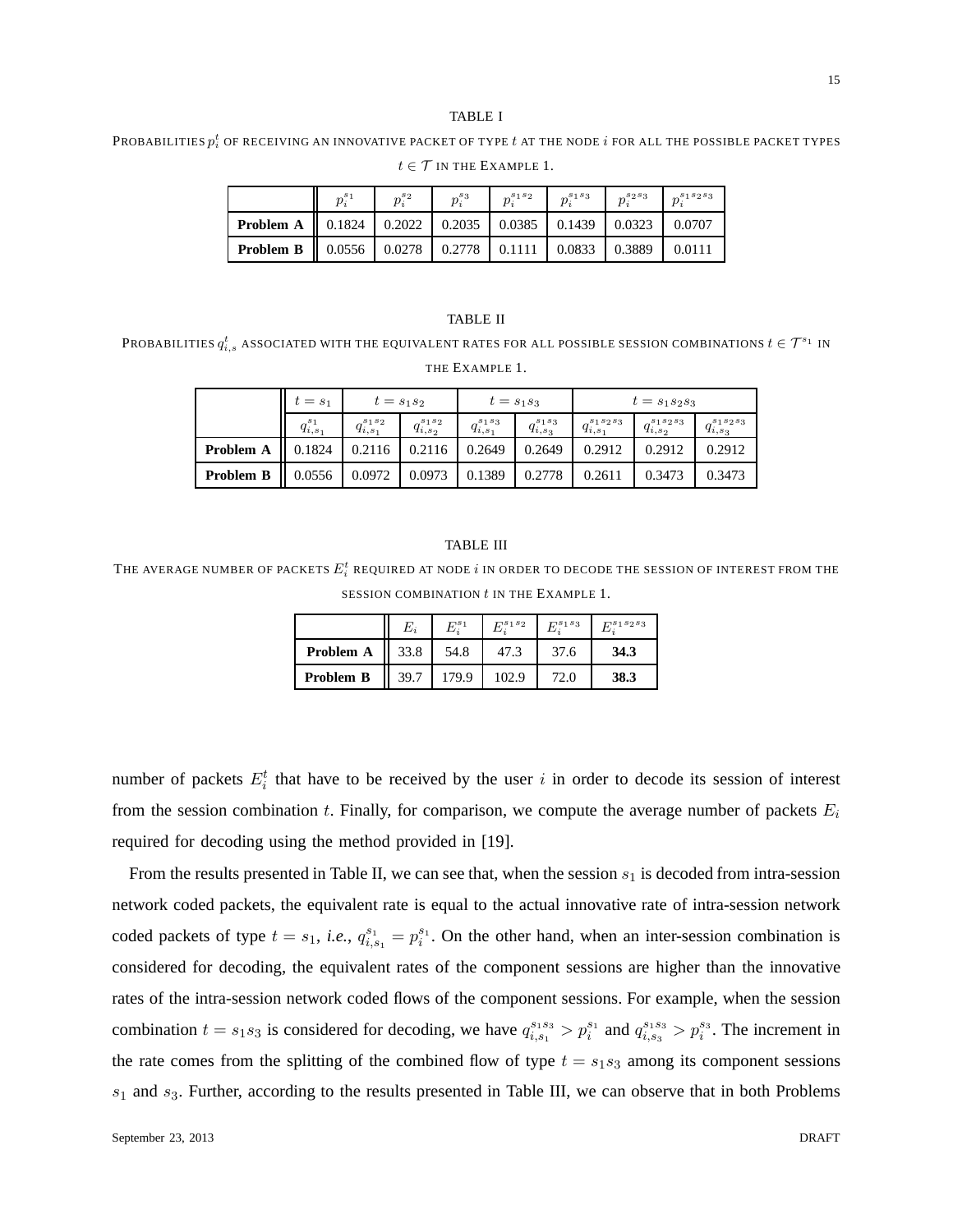

Fig. 3. Illustration of the contribution of each packet flow to the equivalent rates of the component sessions  $s_1$ ,  $s_2$  and  $s_3$ , when session combination  $t = s_1 s_2 s_3$  is considered for decoding.

A and B the minimum number of packets required for decoding corresponds to the session combination  $t = s_1s_2s_3$ . We can also see that this number, calculated using the approach of equivalent flows, is very close to the actual average number of packets computed with the method provided in [19]. Another observation that we can make is that the performance in terms of decoding delay, for a given session combination, is driven by the component session that requires the most time to collect all the necessary innovative packets. Let us consider again the session combination  $t = s_1 s_3$ . The equivalent rates for the component session  $s_3$  are almost the same in both Problems A and B, however, the equivalent rate for the component session  $s_1$  in Problem B is approximately half of the corresponding rate in Problem A and also half of the equivalent rate for the component session  $s_3$ . Thus, in Problem B the user needs to collect approximately two times more packets than in Problem A, in order to decode from the session combination  $t = s_1 s_3$ .

Finally, Fig. 3 illustrates the contributions of each packet flow to the equivalent rates of the component sessions  $s_1$ ,  $s_2$  and  $s_3$ , when the session combination  $t = s_1 s_2 s_3$  is considered for decoding. Every color corresponds to a specific packet flow type. The bars represent the equivalent rates. The height of each bar is proportional to the magnitude of the corresponding equivalent rate. The height of a sub-bar of a certain color is proportional to the contribution of the flow denoted with the same color. We can see that, in Problem A, the packet flows are split among their component sessions in such a way that the equivalent rates for all component sessions are equal. On the contrary, in Problem B, we see that all the flows that have session  $s_1$  as a component session contribute only to the equivalent rate that corresponds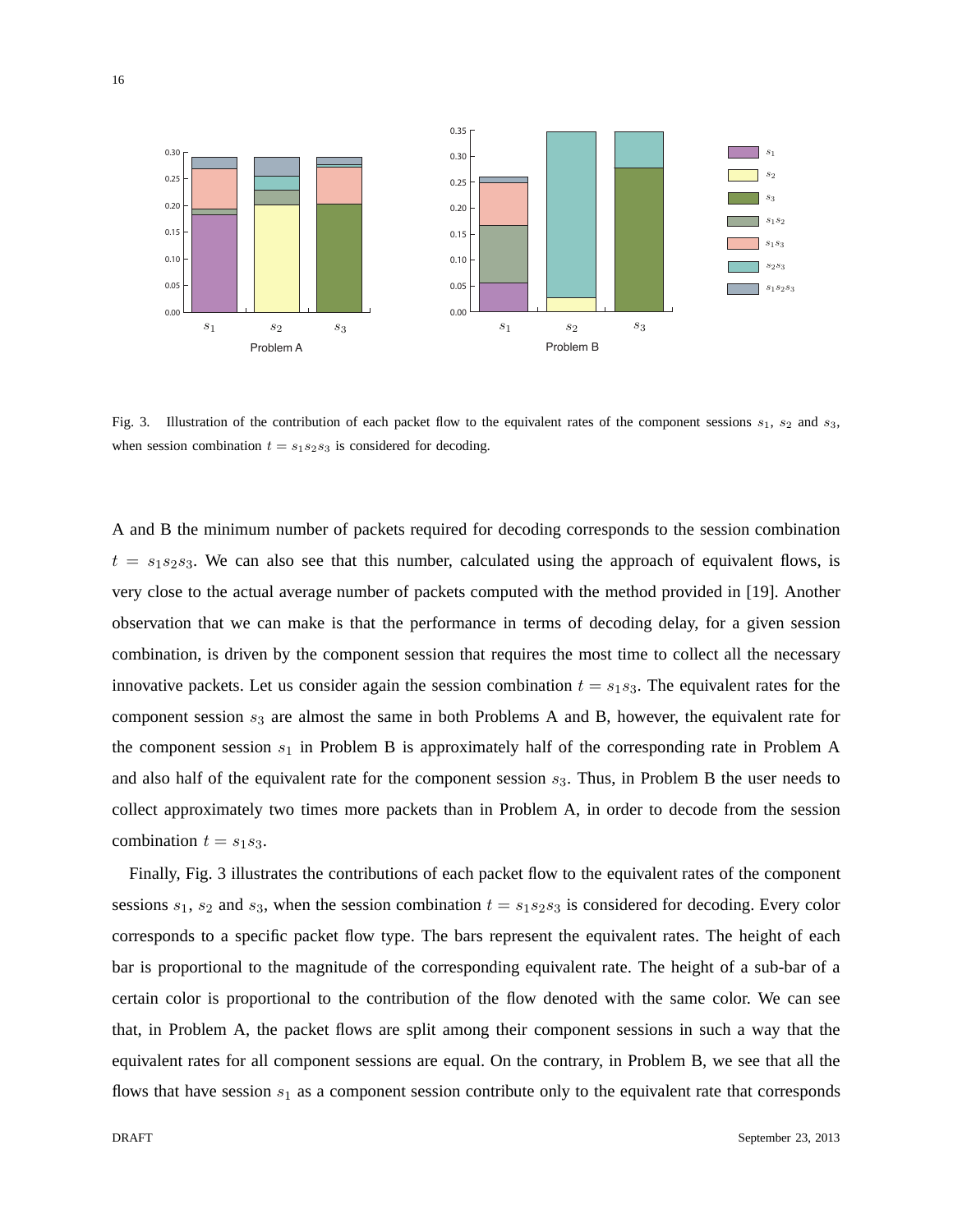to  $s<sub>1</sub>$ . Furthermore, this equivalent rate is lower than the ones that correspond to the component sessions  $s_2$  and  $s_3$ .

#### V. DISTRIBUTED RATE ALLOCATION

In this section we present the distributed rate allocation algorithm that solves the problem stated in Eq. (4) with the help of the equivalent flow representation. According to our proposed solution, every node solves a rate allocation optimization problem in two steps. In every optimization round, the node first finds the optimal rate allocation that improves the average decoding delay for itself and its direct children. In order to find the optimal rate allocation, the initial problem is decomposed into several convex subproblems based on the equivalent flows representation described in Section IV. Second, the node maximizes the total throughput in terms of innovative packet rate while preserving the optimal rates obtained from the delay minimization step. This second step compensates for the partially myopic behavior of the network nodes and boosts the performance of the data delivery system as each user can transmit packets that are potentially useful for other users different than its direct children.

#### *A. Decoding delay minimization*

The first step of our algorithm consists in finding the rates that minimize the decoding delay of a node and its direct children. In order to determine these rates, the network node first obtains all the necessary information from its neighborhood following the communication protocol described in Section III-B. It then solves the rate allocation problem independently of the other network nodes and without any centralized control.

The decoding delay minimization problem is stated in Eq. (4). Recall that we have made a simplifying assumption that, for a given rate allocation, the network user i and its direct children j,  $(j \in \mathcal{D}_j)$ , decode the requested data from the session combinations that correspond to the minimum decoding delay (see Eq. (20)). Hence, the original problem can be decomposed into a set of convex subproblems. Every subproblem corresponds to finding the optimal rate allocation vector  $r_i = (r_{ki}^t, r_{ij}^t), \forall k \in A_i, \forall j \in$  $\mathcal{D}_i, \forall t \in \mathcal{T}$ , that yields the minimum average decoding delay  $\Delta_i(\mathbf{r}_i)$  for a specific tuple of session combinations  $(t_i, \{t_j, j \in \mathcal{D}_i\}) \in \mathcal{T}^{g_i} \times \prod$  $j\in\mathcal{D}_i$  $\mathcal{T}^{g_j}$ . Combining Eqs. (4), (11), (19) and (17), the subproblem of finding the optimal rate allocation for a given tuple  $(t_i, \{t_j, j \in \mathcal{D}_i\}) \in \mathcal{T}^{g_i} \times \prod$ j $\in\! \mathcal{D}_i$  $\mathcal{T}^{g_j}$ , can be written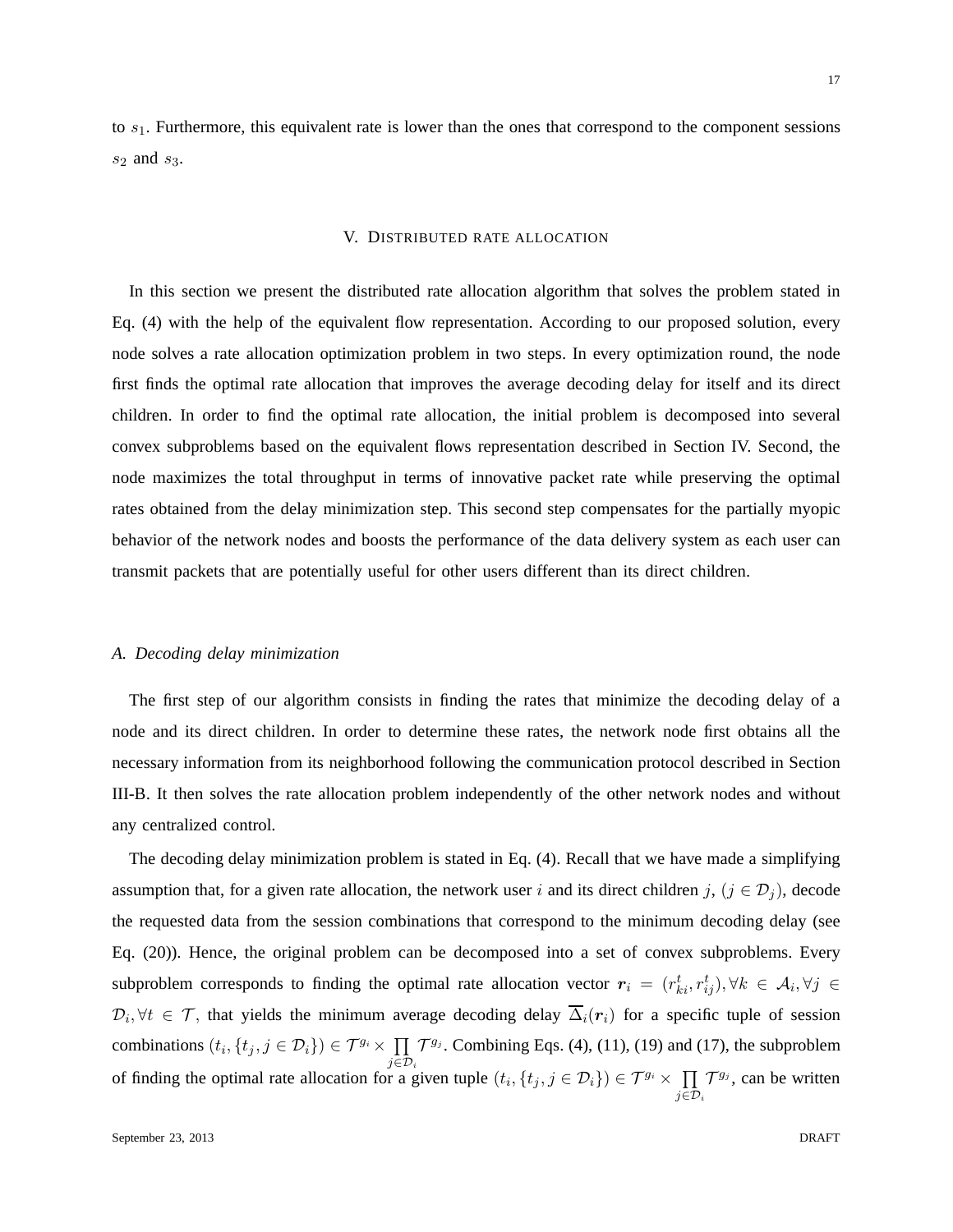as

ar  $r_i,$ 

 $\boldsymbol{r}$ 

$$
g \min_{\gamma_i^{t_i}, \gamma_j^{t_j}} \frac{1}{|\mathcal{D}_i| + 1} (d_i \max_{s \in \mathcal{S}_{t_i}} \frac{N_s}{q_{i,s}^{t_i}(\gamma_i^{t_i})} + \sum_{j \in \mathcal{D}_i} d_j \max_{s \in \mathcal{S}_{t_j}} \frac{N_s}{q_{j,s}^{t_j}(\gamma_j^{t_j})})
$$
\n
$$
\text{s.t.} \quad r_i \in \mathcal{R}_i^{\min}
$$
\n
$$
\sum_{s' \in \mathcal{S}_{t'}} \gamma_{n,s'}^{t_n, t'} \le 1, \ \forall t' \in \mathcal{T}_{t_n}, \ \forall n \in \{i \cup \mathcal{D}_i\}
$$
\n
$$
(21)
$$

From Eq. (15),  $q_{i,s}^t = \sum_{t' \in \mathcal{T}_{t,s}} \gamma_{i,s}^{t,t'} p_i^{t'}$ . We can replace the product  $\gamma_{i,s}^{t,t'} p_i^{t'}$  with the variable  $x_{i,s}^{t,t'} \in [0,1]$ and write  $q_{i,s}^t = \sum_{t' \in \mathcal{T}_{t,s}} x_{i,s}^{t,t'}$ . The minimization problem in Eq. (21) becomes

$$
\arg\min_{\mathbf{r}_{i},\mathbf{x}_{i}^{t_{i}},\mathbf{x}_{j}^{t_{j}}}\frac{1}{|\mathcal{D}_{i}|+1}(d_{i}\max_{s\in\mathcal{S}_{t_{i}}}\frac{N_{s}}{q_{i,s}^{t_{i}}(\mathbf{x}_{i}^{t_{i}})}+\sum_{j\in\mathcal{D}_{i}}d_{j}\max_{s\in\mathcal{S}_{t_{j}}}\frac{N_{s}}{q_{j,s}^{t_{j}}(\mathbf{x}_{j}^{t_{j}})})
$$
\n
$$
\text{s.t.} \quad \mathbf{r}_{i}\in\mathcal{R}_{i}^{min}
$$
\n
$$
\sum_{s'\in\mathcal{S}_{t'}}x_{n,s'}^{t_{n},t'}\leq p_{i}^{t'}, \ \forall t'\in\mathcal{T}_{t_{n}}, \ \forall n\in\{i\cup\mathcal{D}_{i}\}
$$
\n
$$
(22)
$$

where  $p_i^t = \frac{\sum_{k \in A_i} r_{ki}^t}{C_i^d}$  and  $p_j^t = \frac{\hat{R}_{j\setminus i}^t + r_{ij}^t}{C_j^d}$ ,  $j \in \mathcal{D}_i$ . The problem stated in Eq. (22) is convex. This can be shown using the following arguments. The function  $\frac{N_s}{q_{i,s}^{t_i}(\boldsymbol{x}_i^{t_i})}$  is convex since it is a composition of the convex function  $\frac{1}{x}$  with the affine expression  $q_{i,s}^{t_i}(x_i^{t_i})$ . The pointwise maximum is also a convex function. Thus, the objective function in Eq. (21) is convex since it is a nonnegative weighted sum of convex functions [22]. It can be solved using the CVX Matlab-based package [23] for example.

The solution to the initial rate allocation problem stated in Eq. (4) can be obtained by solving the subproblems of Eq. (22) for all the feasible tuples  $(t_i, \{t_j, j \in \mathcal{D}_i\}) \in \mathcal{T}^{g_i} \times \prod$  $j\in\mathcal{D}_i$  $\mathcal{T}^{g_j}$ . The results of these subproblems are then combined and the solution (rate allocation vector) that yields the minimum delay is chosen. This solution also constitutes the solution to the original problem in Eq. (4). The number of convex subproblems to be solved depends on the cardinality of the set  $\mathcal{T}^{g_i} \times \prod$  $j\in\mathcal{D}_i$  $\mathcal{T}^{g_j}$ , that grows exponentially with the number of sources available in the network and the number of the node's direct children. In practice, however, the number of sources is typically small, and the network users have a limited upload bandwidth, which allows only a few children nodes to be connected simultaneously to the same node. Therefore, the number of convex subproblems to be solved by each node is typically small.

## *B. Maximization of the total innovative input rate*

The solution of the minimization problem in Eq. (4) guarantees the transmission of data sources that are requested by the node  $i$  and its children nodes at optimal rates, as long as these data sources are available at the parents of the examined node. However, a node is not aware of the data requested by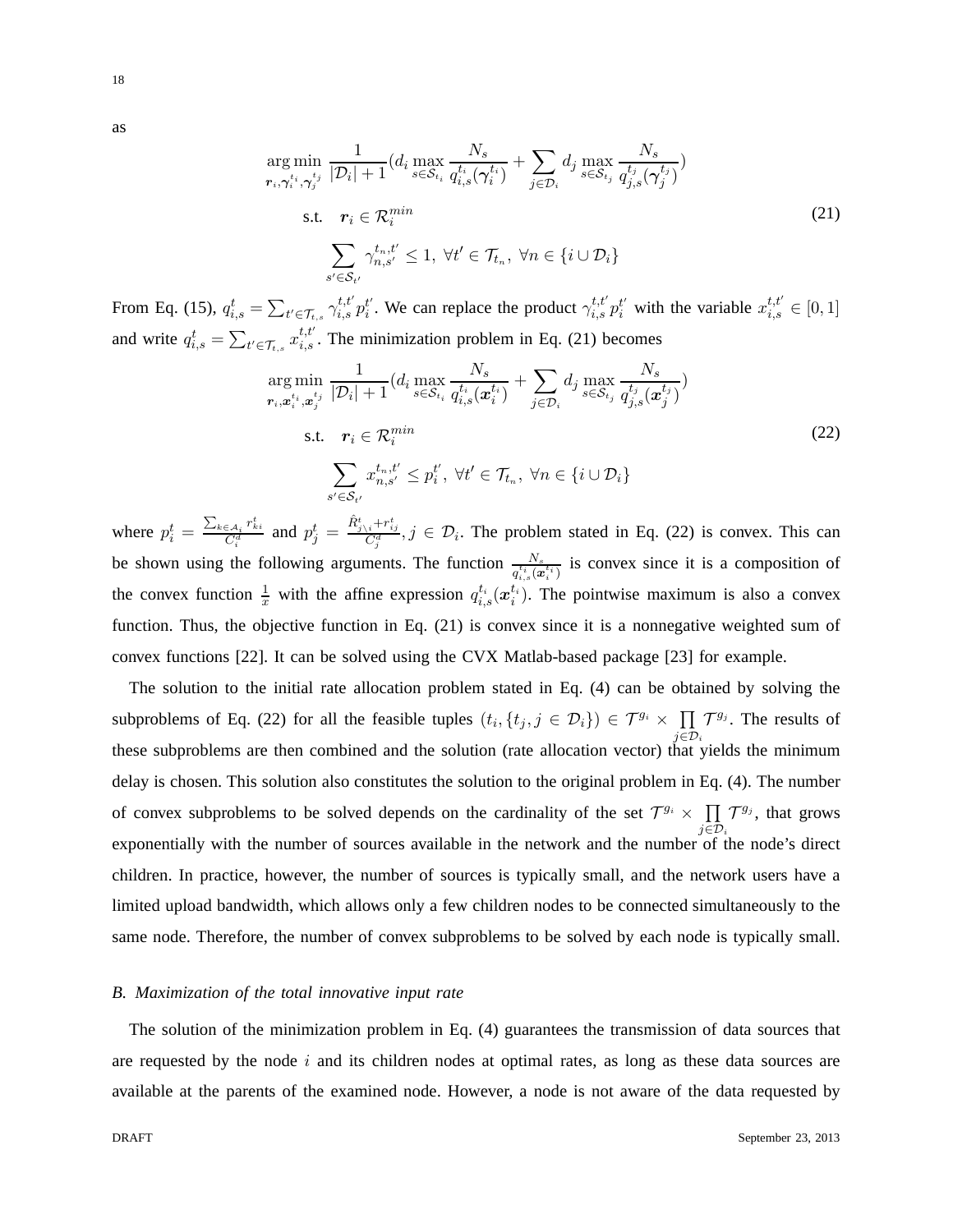users that are two or more hops away. This means that, in certain cases, some of the sessions that are available in the network and may be potentially useful for other users beyond the node's  $i$  neighborhood, are never requested by the node  $i$ . Thus, these sessions can never be forwarded when requested by other network users, which eventually penalizes the performance of the downstream nodes. This drawback of the distributed scheme is a result of having a limited network horizon with only local information in solving the rate allocation. In order to reduce the effect of this shortcoming, we propose to solve a simple throughput maximization problem. This maximization problem is solved in every optimization round immediately after the optimal rates have been determined as presented in Section V-A. Specifically, we aim at maximizing the total innovative packet flow rate for all the packet types such that the flow values are larger or equal to the optimal flow rates computed from Eq. (4). Practically, this means that, whenever there exists some unused bandwidth, it is allocated to packet flows that are not explicitly requested by a node or its children nodes, but that can be potentially useful for other nodes. The maximization problem can be formally written as

$$
\underset{\boldsymbol{r}_{i}}{\arg\max} \sum_{k\in\mathcal{A}_{i}} \sum_{t\in\mathcal{T}} r_{ki}^{t} \quad \text{s.t.} \ \boldsymbol{r}_{i} \in \mathcal{R}_{i}^{max} \ \text{ and } \ \boldsymbol{r}_{i} \geq \boldsymbol{r}_{i}^{min} \tag{23}
$$

where  $r_i^{min} = \arg \min \overline{\Delta}_i(r_i)$  and the inequality sign between two vectors denotes the inequality relationship between vector elements at the same positions. The search space  $\mathcal{R}_i^{max}$  is defined by linear inequality constraints given in Eqs. (5), (7) and (9). The optimization problem stated in Eq. (23) is a linear program and can be solved using any of the standard optimization algorithms [22].

Note that, since  $r_{ki}^t$  is the rate at which innovative packets of type t arrive at node i from its parent node k, the actual rate  $f_{ki}^t$  that the node i has to request from its parent should be augmented by the average packet loss rate that is observed on the link

$$
f_{ki}^t = \frac{r_{ki}^t}{1 - \pi_{ki}}
$$
\n<sup>(24)</sup>

The communication protocol and the distributed rate allocation algorithm are summarized in Algorithm 1. The algorithm runs periodically in every network node. This allows to adapt the rate allocation to possible changes that may occur in the network. In practice, a node optimizes its input rates only when all its parent nodes have also performed the optimization. The optimization stops when the utility of the user does not change for a certain number of optimization rounds and all its parents have stopped optimizing or if a maximum number of optimization rounds has been reached.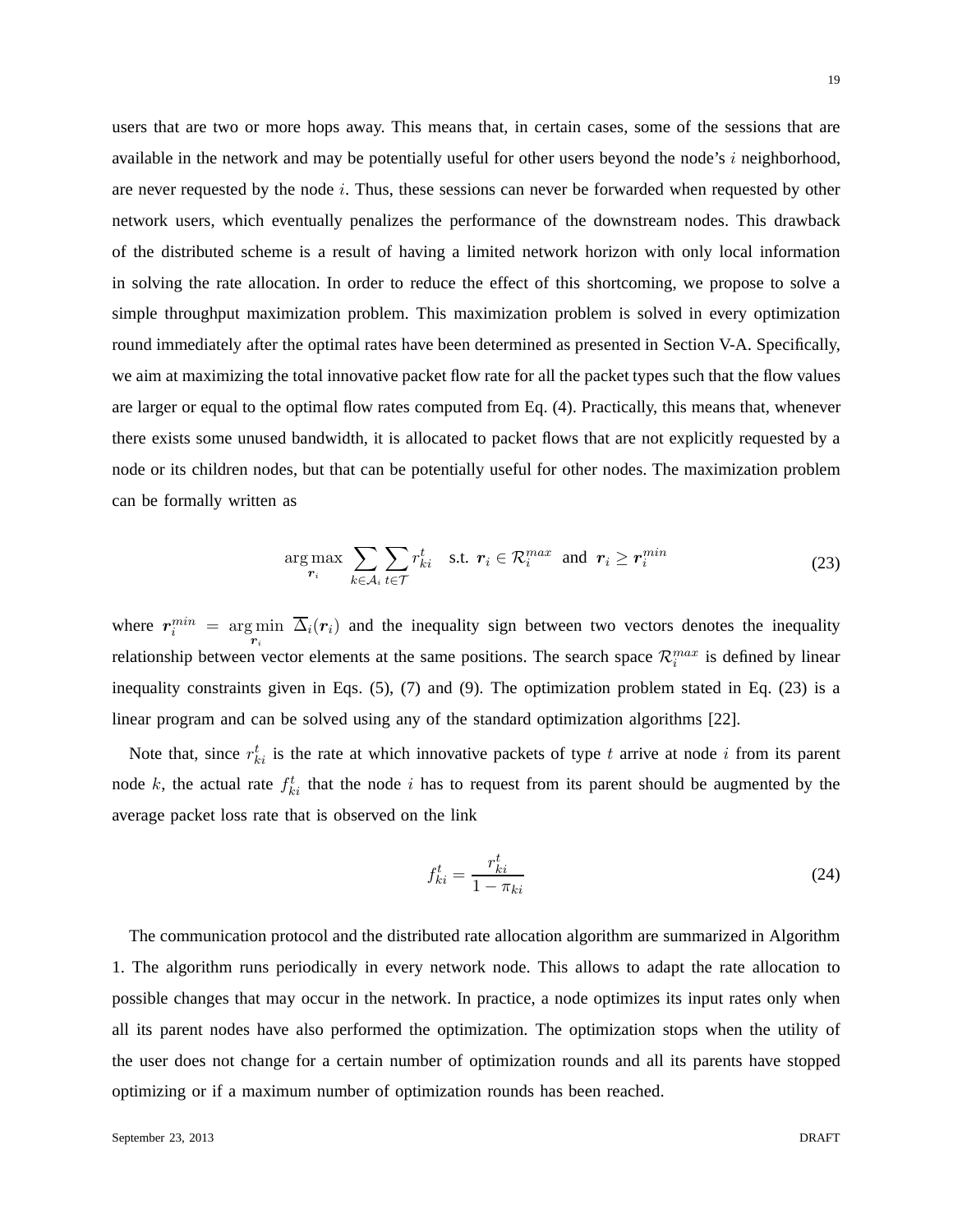## **Algorithm 1** Distributed Rate Allocation Algorithm.

1: **Initialization**

- 2: Set the current optimization round  $l_i = 0$  ( $l_i = \infty$  for source nodes).
- 3: Define the maximum number of optimization rounds  $l_{max}$ , the minimum number of optimization rounds  $l_{min}$  and the number of optimization rounds  $l_s$ .
- 4: **while**  $l_i < l_{max}$  **do**
- 5: Request the values  $l_k$ ,  $\forall k \in \mathcal{A}_i$ , from the parent nodes.
- 6: **if**  $l_k > l_i \ \forall k \in \mathcal{A}_i$  **then**
- 7: Request the values of  $\mathbf{R}_k$ ,  $\forall k \in \mathcal{A}_i$ , from the parent nodes and the values  $\hat{\mathbf{R}}_{j\setminus i}$ ,  $g_j$  and  $C_j^d$ ,  $\forall j \in \mathcal{D}_i$ , from the children nodes.
- 8: Solve the delay minimization subproblem (Eq. (22))  $\forall (t_i, t_{j, j \in \mathcal{D}_i}) \in \mathcal{T}^{g_i} \times \prod$ j $\in\!{\mathcal D}_i$  $\mathcal{T}^{g_j}$ . Combine the results and determine the optimal rate allocation vector  $r_i = (r_{ki}, r_{ij}), \forall k \in A_i, \ \forall j \in \mathcal{D}_i$ .
- 9: Solve the throughput maximization problem (Eq. (23)) and update the rates  $r_{ki}^t, \forall k \in A_i$
- 10: Compute the actual rates  $f_{ki}^t$ ,  $\forall k \in \mathcal{A}_i$  to be requested from the parent nodes, as  $f_{ki}^t = \frac{r_{ki}^t}{1 \pi_{ki}}$
- 11: **if**  $l_k == \infty \forall k \in A_i$  and  $l_i > l_{min}$  and  $\Delta_i(\mathbf{r}, g_i)$  has not changed for  $l_s$  rounds **then**
- 12: Set  $l_i = \infty$
- 13: **else**
- 14: **Set**  $l_i = l_i + 1$ .
- 15: **end if**
- 16: **else**
- 17: Go to step 4.
- 18: **end if**
- 19: **end while**

#### VI. DELAY PERFORMANCE EVALUATION

In this section, we evaluate the performance of the proposed scheme in terms of the average decoding delay. The decoding delay is measured as the time needed for a network node to collect and decode one block of packets from the source of interest. First, we provide an in-depth study of the behaviour of our rate allocation scheme in a small size toy network. We then present the result of applying the proposed method to larger topologies. We compare the performance of our scheme, henceforth denoted as "InterNC" (Inter-session Network Coding) to a baseline intra-session network coding rate allocation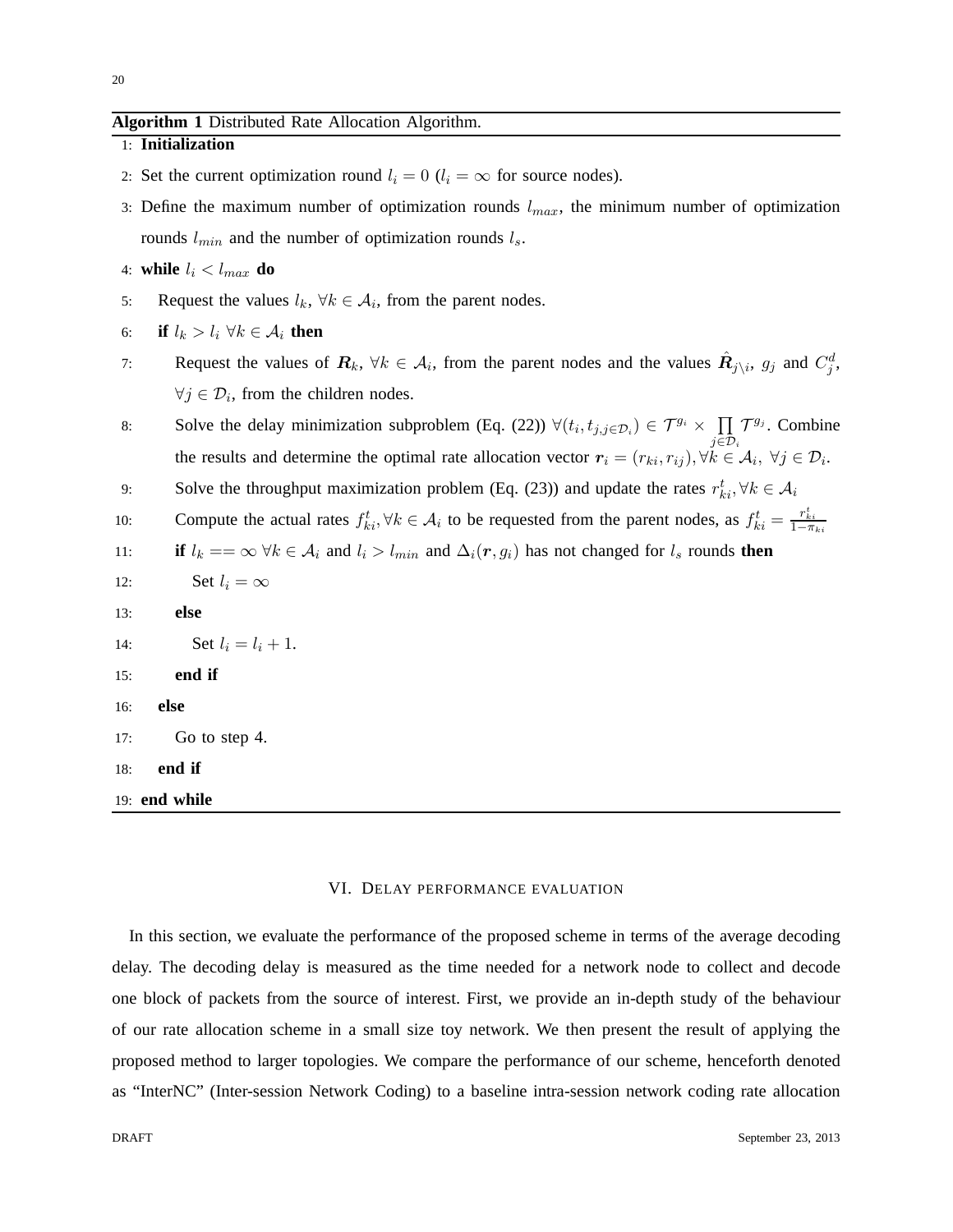scheme "IntraNC" (Intra-session Network Coding). The latter is a modification of the proposed method except for the fact that the coding across different sessions in the network nodes is not allowed. For the sake of completeness, we also provide a comparison of the decoding delay and the optimal rate allocation with a centralized algorithm that solves the rate allocation problem for the whole network. Note that the centralized scheme assumes full knowledge of the network statistics, and has a complexity that grows exponentially with the number of nodes in the network, so that it does not represent a viable solution in large networks.

## *A. Toy network*

We first evaluate the performance of the proposed distributed inter-session rate allocation algorithm for the network depicted in Fig. 4(a). The network consists of 3 sources and 9 users, which subscribe to different sources. The packet loss rate is set to 5% on all links. The bandwidth of the links that originate from the sources, as well as of the link connecting nodes  $n_5$  and  $n_8$  is set to 30 packets/sec. The bandwidth of the links that originate from nodes  $n_7, n_8$  and  $n_9$  is set to 60 packets/sec. The block size for all 3 sources is 10 packets.

Fig. 4(b) presents the evolution of the average delay of the network clients with respect to the bandwidth of the links connecting nodes  $n_4$ ,  $n_7$  and  $n_6$ ,  $n_9$  for all the schemes under comparison. We can observe that, even for low link rates, the proposed distributed InterNC rate allocation scheme performs better than the distributed IntraNC scheme. The gains come from the fact that the nodes can combine packets from different sessions on bottleneck links, whereas in intra-session network coding the performance is limited by the presence of low rate links that cannot serve all the clients at the same time. As the link rates increase, higher gains in terms of delay can be noticed for our proposed InterNC scheme, as more packets are combined across different sessions. On the contrary, the IntraNC schemes fail to deal efficiently with the bottleneck created on the link between the nodes  $n_5$  and  $n_8$  and the slight improvement of the average decoding delay comes only from the increase of the rate at which packets are supplied to node  $n_{11}$ .

Finally, we can notice that the distributed rate allocation schemes, both the proposed InterNC scheme and the baseline IntraNC network coding scheme, manage to reach the performance of their centralized counterpart. This essentially means that for this specific network topology the limited knowledge of the local network statistics that is available to the distributed rate allocation algorithms is sufficient to achieve the global optimal rate allocation solution that can be attained by the centralized schemes. However, we expect that in generic topologies the performance of the distributed rate allocation algorithms will be inferior to that of the centralized ones, as the myopic optimization performed by the network users does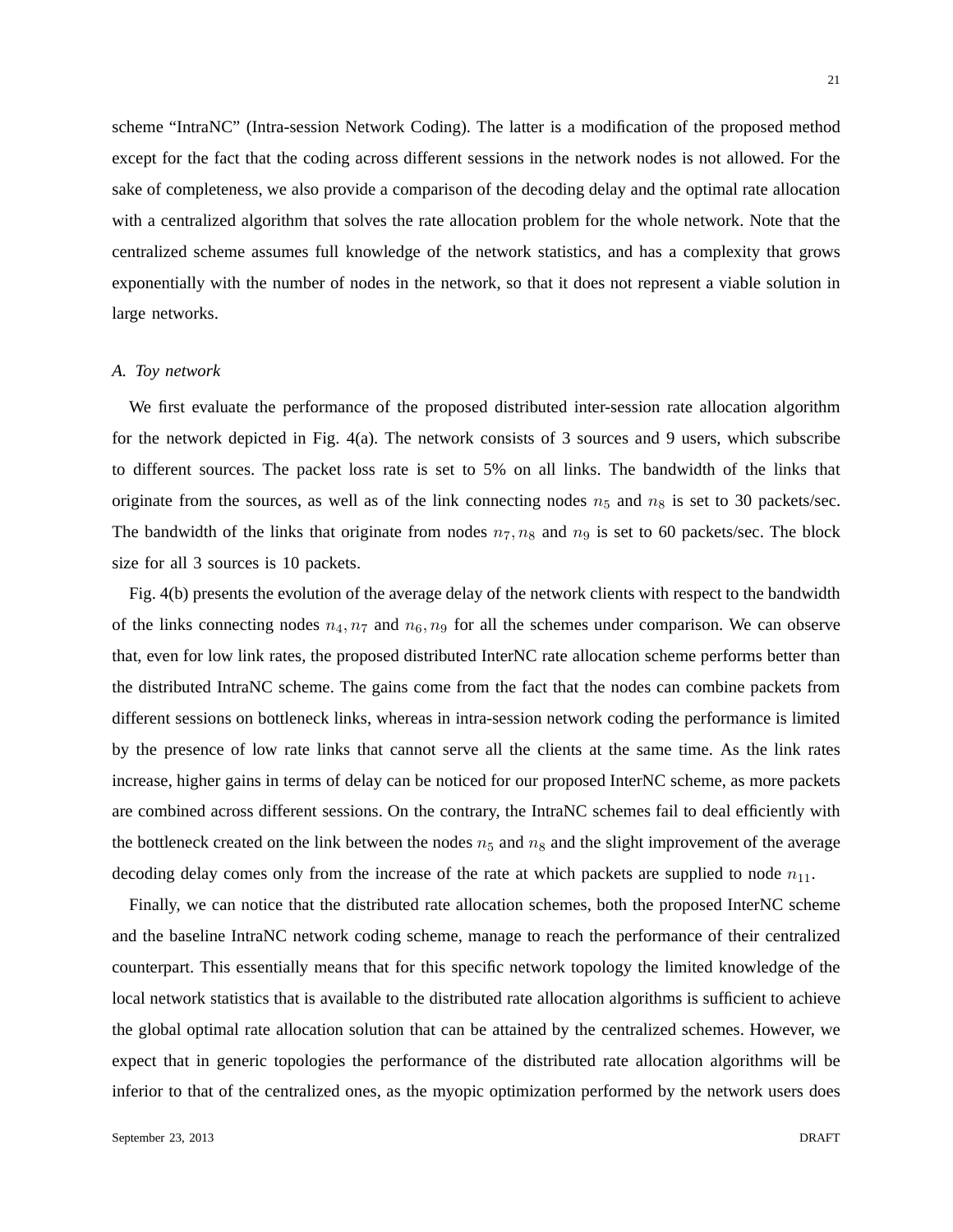

Fig. 4. (a) Toy P2P network topology where 3 data sources are concurrently transmitted to the network users. The source label next to each node indicates the source data that this node wants to receive. (b) Average decoding delay for the toy network topology depicted in Fig. 4(a) versus the bandwidth of the links connecting nodes  $n_4$ ,  $n_7$  and  $n_6$ ,  $n_9$ .

not always detect all the opportunities for inter-session packet combinations.

Our conclusions regarding the average decoding delay can be further supported by examining the innovative rate that is achieved by the schemes under comparison. Figs. 5 and 6 illustrate the normalized total innovative input packet rate of nodes  $n_7$ ,  $n_8$  and  $n_9$  for the distributed and centralized algorithms, respectively. The normalization is done with respect to the total input bandwidth of the user. In the figures,  $s_j$  denotes a flow of intra-session network coded packets of session  $s_j$ , whereas  $s_i s_j$  represents the combined flow of inter-session network coded packets from sessions  $s_i$  and  $s_j$ . The flows that are zero in the whole range of link bandwidths are omitted from the figures.

As we can notice from Figs. 5(b) and 6(b), the link between nodes  $n_5$  and  $n_8$  has to be shared by the flows  $s_1$  and  $s_3$  when only intra-session network coding is allowed, as this is the only path from where nodes  $n_{10}$  and  $n_{12}$  can receive their requested flows. Thus, when the bandwidth of the links between nodes  $n_4$ ,  $n_7$  and  $n_6$ ,  $n_9$  increases, the average decoding delay of nodes  $n_{10}$  and  $n_{12}$  cannot be improved as they receive intra-session network coded packets at constant rates regardless of the bandwidth variations. The only reason for the slight improvement of the average delay that we observe in Fig. 4(b) is the additional supply of packets of session  $s_2$  to node  $n_{11}$  from node  $n_7$ , as can be seen by observing the rate curves in Figs.  $5(a)$  and  $6(a)$ .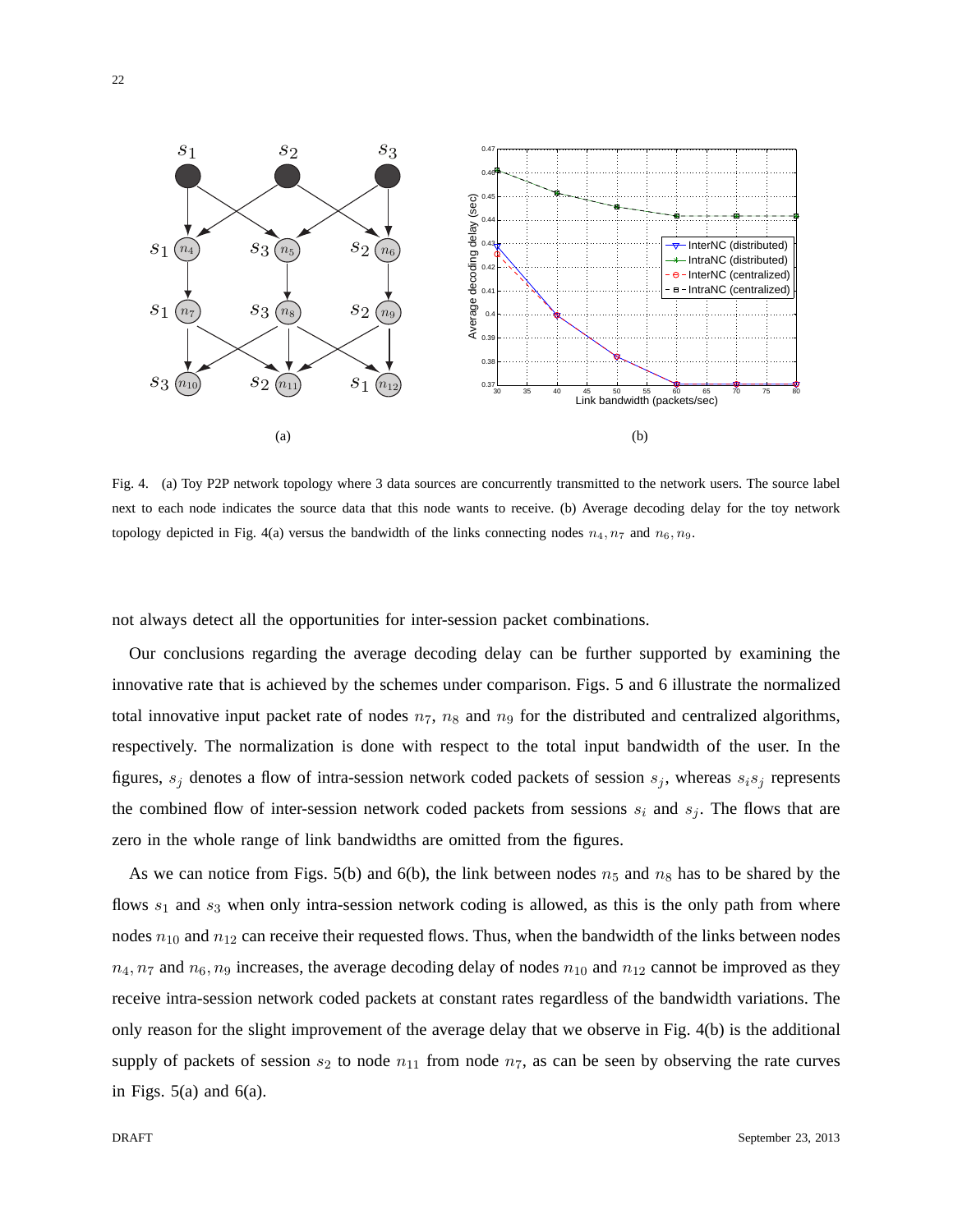

Fig. 5. Normalized total input innovative packet rate for nodes (a)  $n_7$ , (b)  $n_8$ , (c)  $n_9$  versus the bandwidth of links connecting nodes  $n_4$ ,  $n_7$  and  $n_6$ ,  $n_9$  for the topology depicted in Fig. 4(a). The schemes under comparison are the distributed InterNC and the distributed IntraNC rate allocation algorithms.

When inter-session network coding is allowed, the average performance of the network is enhanced mainly by the combination of flows  $s_1$  and  $s_3$  on the bottleneck link between nodes  $n_5$  and  $n_6$ . As we can see in Figs. 5(b) and 6(b), the node  $n_8$  allocates part of the input bandwidth to the combined flow  $s_1s_3$  whereas the rest is allocated to the intra-session network coded flow  $s_3$ . As the node  $n_9$  starts to provide more intra-session network coded packets of flow  $s_3$  to node  $n_{12}$  when the bandwidth increases, the percentage of rate for the combined flow on the bottleneck link increases and eventually the node  $n_8$ requests only combined packets. At this point, both nodes  $n_{10}$  and  $n_{12}$  manage to receive their requested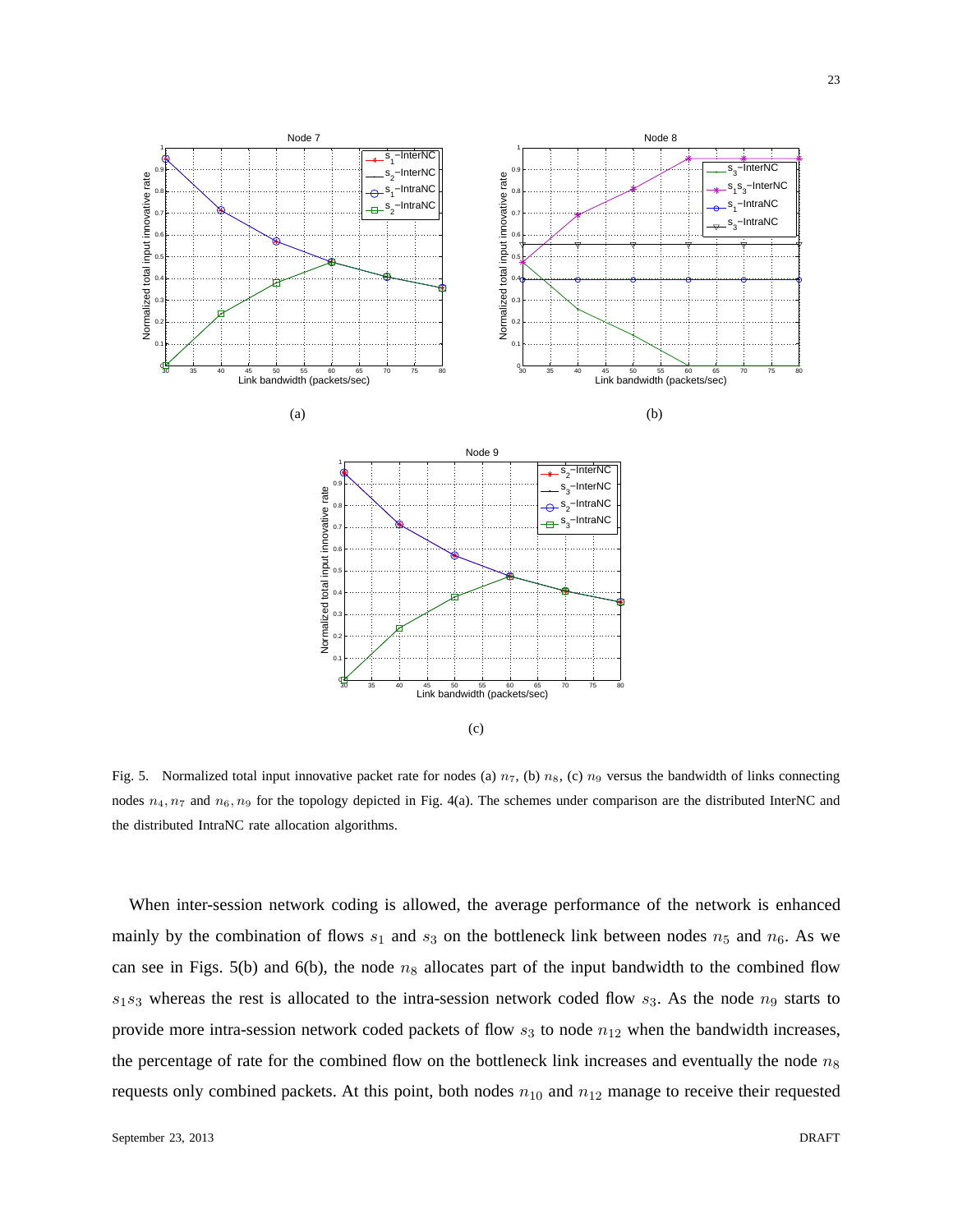

Fig. 6. Normalized total input innovative packet rate for nodes (a)  $n_7$ , (b)  $n_8$ , (c)  $n_9$  versus the bandwidth of links connecting nodes  $n_4$ ,  $n_7$  and  $n_6$ ,  $n_9$  for the topology depicted in Fig. 4(a). The schemes under comparison are the centralized InterNC and the centralized IntraNC rate allocation algorithms.

flows at the rate of the bottleneck link since they receive at the same rate the other component packets of the combined flow from nodes  $n_7$  and  $n_9$  respectively, and they are able to decode faster the session of their interest. Thus, we can see that the limitations imposed by the bottleneck link can be overcome by deploying inter-session network coding and utilizing the additional resources of the nodes for receiving packets that can help in decoding the combined sessions.

It is worth noting that the rate allocation achieved by the distributed inter-session network coding algorithm is not identical to the one achieved by the centralized scheme for link bandwidth equal to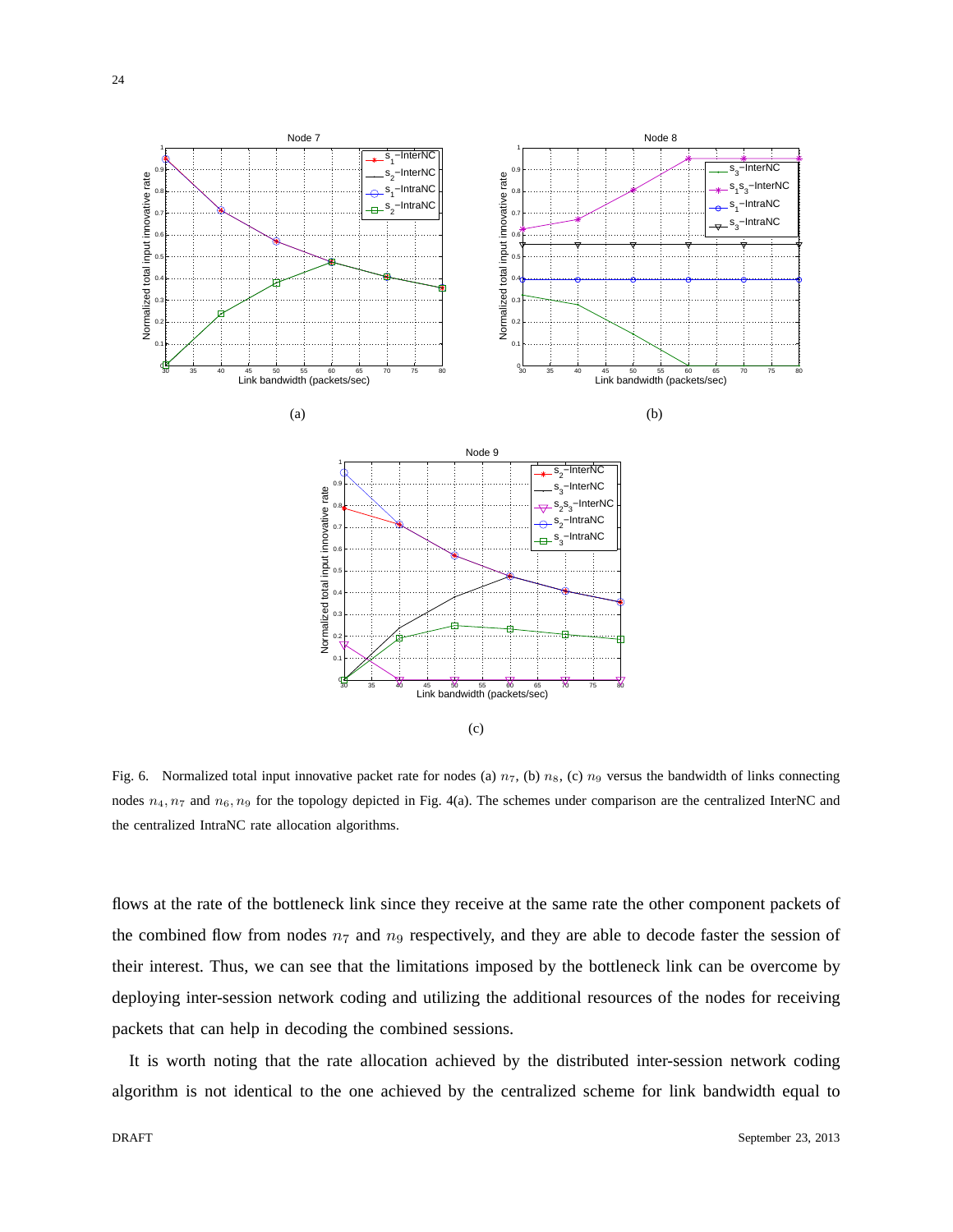30 packets/sec, as can be seen in Figs. 5(b), 5(c), 6(b) and 6(c). This is attributed to the fact that the centralized algorithm has the full knowledge of the network topology. It can detect more opportunities for combining packets from different sessions, whereas the distributed scheme can only take advantage of the local network conditions. Finally, we can observe that for all schemes, the innovative rates and the average delay saturate as links' bandwidth reaches the value of 60 packets/sec. This is essentially the point where the system has reached the state where no other improvement can be achieved with either of the schemes.

Note that, since nodes  $n_4$ ,  $n_5$  and  $n_6$  receive all their packets directly from the sources, they do not affect the average observed delay. The behavior of nodes  $n_{10}$ ,  $n_{11}$  and  $n_{12}$  depends also on the rates available at nodes  $n_7$ ,  $n_8$  and  $n_9$  as by the construction of the network they have sufficient download bandwidth in order to download all the packets that are available in the aforementioned nodes.

## *B. Clustered networks*

In this set of experiments, we evaluate the performance of the proposed scheme for the clustered network depicted in Fig. 7(a). This network consists of three server nodes and 30 client nodes. The clients are organized in 3 clusters of 9, 12 and 9 nodes respectively. Each cluster is an irregular directed network generated from a regular network by removing and shifting randomly some of the links [24]. The pruning and shifting probabilities are set to 40% and 20% respectively. Every user is assigned one of the data sources. The selection of the sources is done uniformly at random. The clusters 1 and 3 are connected directly to the servers with links that have a capacity of 468 kbps each, whereas the cluster 2 is connected to the clusters 1 and 3 through links with a capacity that varies in the interval [117, 702] kbps. Moreover, the cluster 2 receives some packets directly from the sources through low speed links that have capacity of 468 kbps. Finally, the nodes within all the clusters are interconnected with high speed links of 1.6 Mbps. The packets size is fixed to 1500 bytes including the network coding header. Again we consider that the block sizes for all data sources are equal to 10 packets. All the results in this section are averages of 10 random realizations of the network.

Fig. 7(b) illustrates the average decoding delay for the clustered network depicted in Fig. 7(a) with respect to the bandwidth of the links that connect cluster 2 to clusters 1 and 3. The schemes under comparison is the proposed distributed InterNC rate allocation algorithm and the baseline distributed IntraNC scheme. We can observe that, by allowing nodes to combine data from different sessions, we can achieve lower decoding delay times than those that can be achieved with intra-session network coding only. As presented in Fig.  $7(c)$ , the gain is observed in cluster 2 that does not have sufficient resources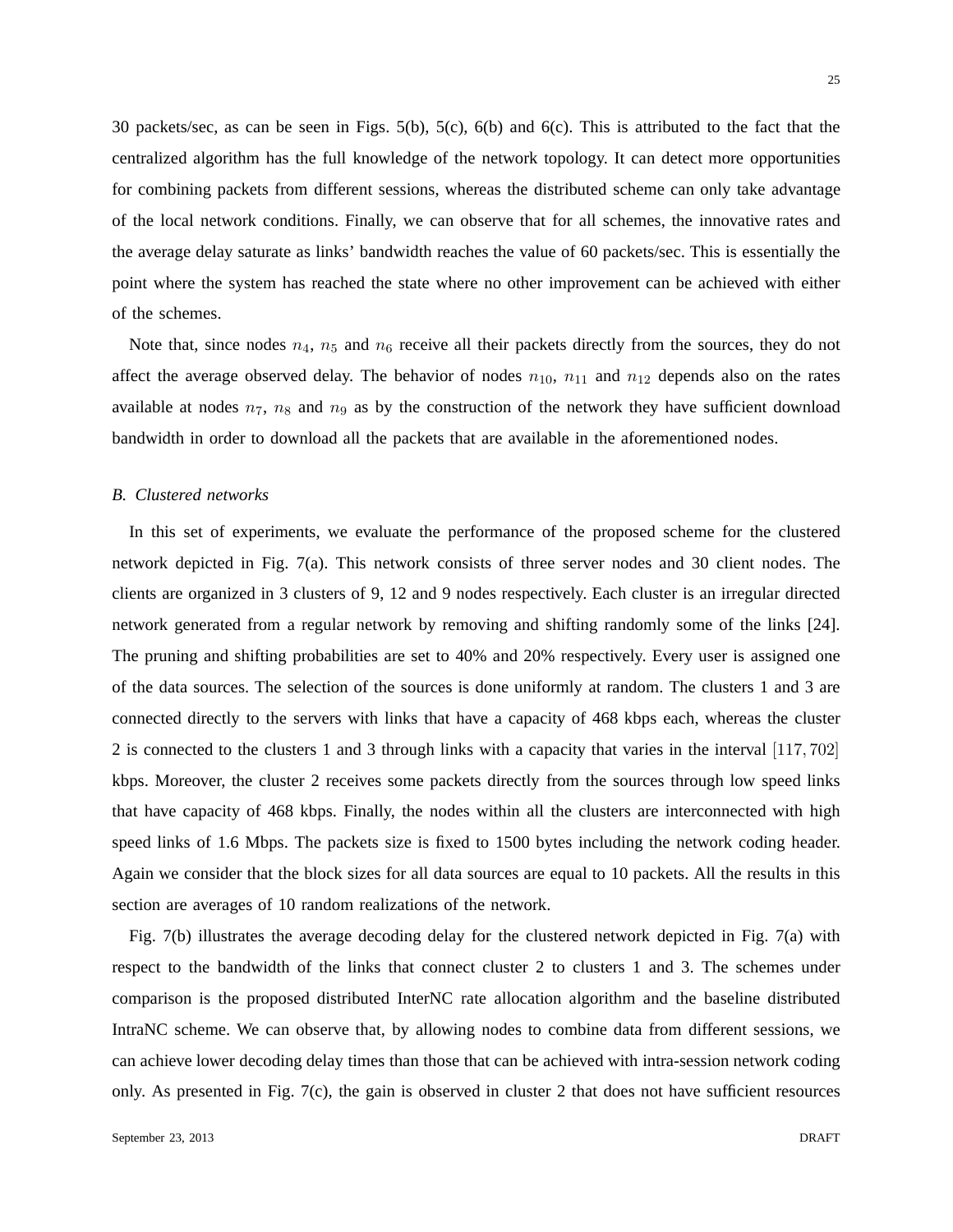



Fig. 7. Performance comparison of the InterNC and IntraNC algorithms with respect to the average decoding delay as a function of the links' bandwidth in a cluster network. (a) Cluster network topology, (b) average decoding delay for the whole network and (c) average decoding delay for each cluster of the network separately.

to provide intra-session network coded packet to all the users, contrarily to clusters 1 and 3 where all the users are able to acquire all the packets directly from the sources. Thus, inter-session network coded packets are requested on the bottleneck links connecting cluster 2 to clusters 1 and 3 in order to serve more users in the network, whereas the additional packets that are provided through the low capacity links that connect cluster 2 to the sources are used to decode faster the combined packets.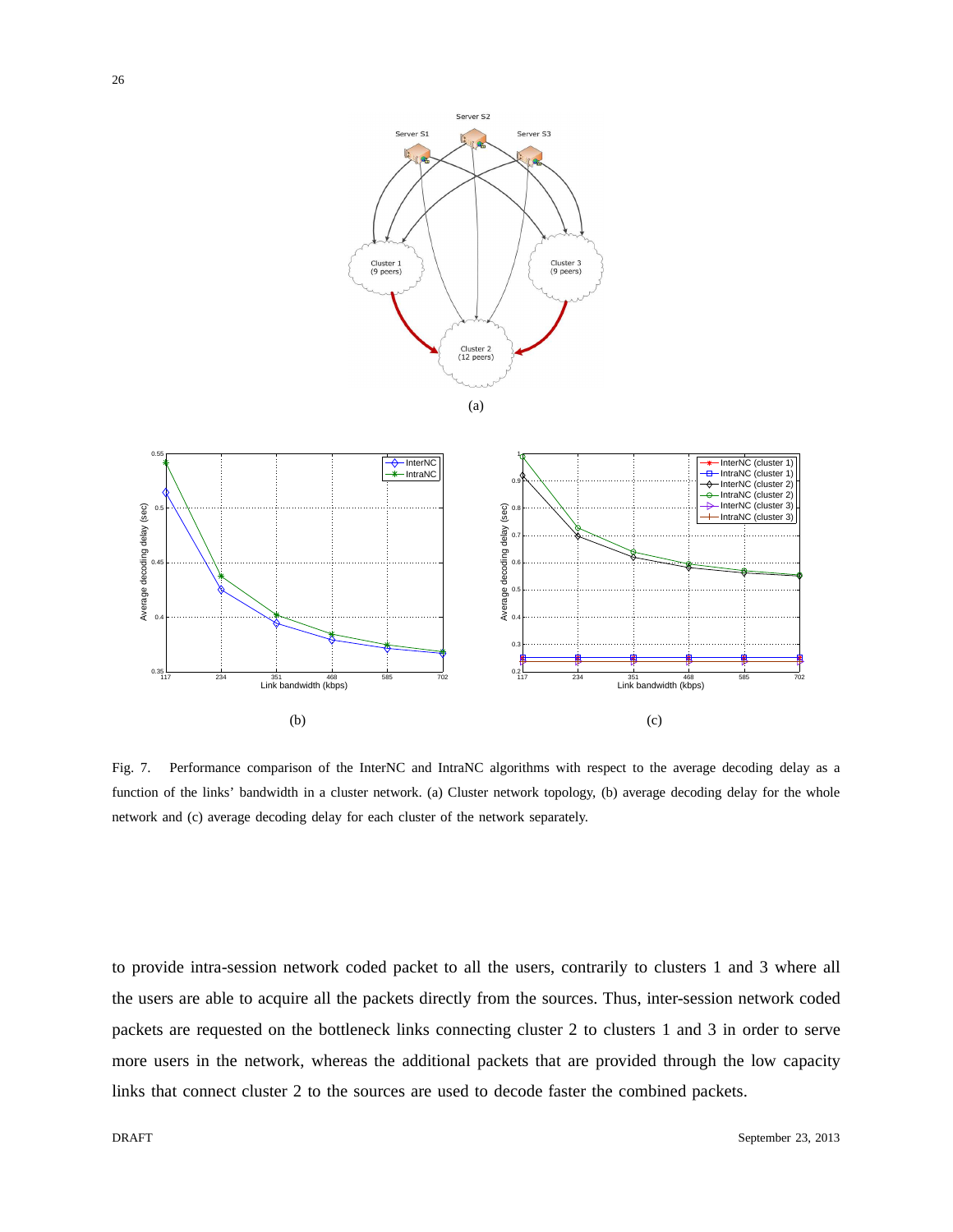## VII. VIDEO STREAMING SIMULATIONS

In this section, we analyze the performance of the proposed rate allocation algorithm in video streaming simulations. The packets of a video sequence are typically grouped into several blocks of packets with similar decoding deadlines, *i.e., generations* [25], and the intra- or inter-session network coding operations are performed on packets that belong to the same generation. This is due to the fact that in network coded systems, the packets that belong to the same generation are decoded simultaneously. Therefore, the generation has to be decoded before the most urgent packet of the generation expires.

The presence of multiple temporally consecutive generations necessitates scheduling mechanisms that are responsible for the timely delivery of the generations to the users. Thus, we first propose a scheduling mechanism that regulates the transmission of multiple generations in combination with the optimal rate allocation strategy described above. We then evaluate the proposed framework in different video delivery scenarios using the network simulator NS-3 [26].

### *A. Multiple generations scheduling*

We consider the system setup described in Section III. The source packets transmitted by the source  $s$ are grouped into generations of size  $N_s$ . The *i*-th generation is identified by the generation index  $G_i$  and has a decoding deadline denoted as  $T_i$ . In order to coordinate the transmission of multiple generations, every node keeps track of the generation that has to be transmitted on each outgoing link, and forwards packets of this generation at rates determined by the rate allocation algorithm presented in Section V.

The generation indexes on the outgoing links are updated according to a schedule which is decided based on the feedback provided by the children nodes. Let us focus on one of the network nodes and let us denote as  $\tau_i$  the time instant when the node sends a request to its parents to update the generation index on the node's input links to  $G_i$ . At time  $\tau_i$ , along with the request for the generation index update, the node schedules the next request to be transmitted at time  $\tau_{i+1}$ , when the generation index on its input links will be updated to  $G_{i+1}$ . Initially, the time  $\tau_{i+1}$  is set equal to the decoding deadline  $T_i$  of the generation  $G_i$ . However, the request can be rescheduled to an earlier time instant  $\tau'_{i+1} < \tau_{i+1}$  as soon as the following two conditions are fulfilled: i) the node has received a feedback message from all the children nodes indicating that they have either decoded or decided to skip generation  $G_i$  and ii) the node has either decoded or has decided to skip generation  $G_i$ . In that case, the node immediately requests its parents to update the generation index to  $G_{i+1}$  on all its input links. Otherwise, if the two above conditions are not fulfilled before the time instant  $\tau_{i+1}$ , the request for the next update of the generation index is sent according to the original schedule. In both cases, the node schedules the next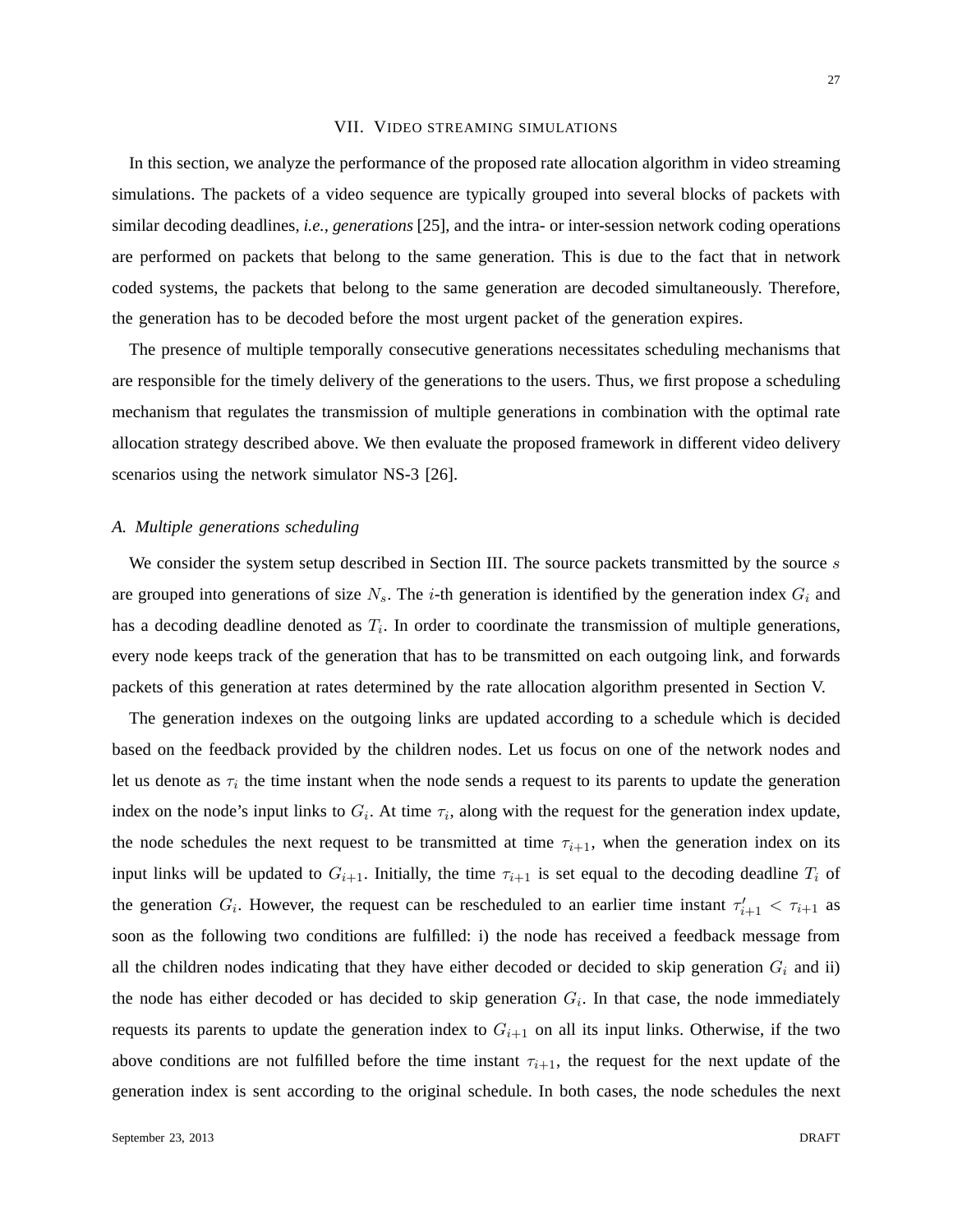28

request for an update of the generation index at time  $\tau_{i+2} = T_{i+1}$ , where  $T_{i+1}$  is the decoding deadline of the generation  $G_{i+1}$ . Note that the generation  $G_i$  may not become available immediately when the node requests its parents to update the generation index on its input links to  $G_i$ , as the parent nodes may still be requesting earlier generations.

The decision to skip a generation is taken at every node independently based on the estimation of the average time that is required to receive and decode one generation of packets. In order to decide at time  $\tau_i$  whether to skip the generation  $G_i$ , every node first updates its estimation of the average decoding time. This update is performed by recursively updating the sample mean of the approximate decoding times of previously transmitted generations. Let us denote as  $\delta t_{i-1}$  the approximate decoding time of generation  $G_{i-1}$ . If the generation  $G_{i-1}$  was decoded, the decoding time  $\delta t_{i-1}$  is calculated as the difference between the time instant  $\tau_{i-1}^d$  when the generation was decoded and the time  $\tau_{i-1}^f$  when the first packet of generation  $G_{i-1}$  was received, since in general the generation  $G_{i-1}$  does not become available to the node immediately after it has been requested. If the generation  $G_{i-1}$  was not decoded before the time instant  $\tau_i$ , the approximate decoding time  $\delta t_{i-1}$  is set equal to  $\alpha(\tau_i - \tau_i^f)$  $\binom{J}{i-1}$ , where  $\alpha > 1$ . The multiplicative term  $\alpha$  compensates for the fact that the time elapsed between two consecutive generation update events was not sufficient for the node to decode the transmitted generation.<sup>3</sup> The new sample  $\delta t_{i-1}$  is then used to update the node's estimation of the average decoding time. Note that the node updates its estimation of the average decoding time only if it has not decided to skip generation  $G_{i-1}$ . Once the estimation of the average decoding time has been updated, the node compares the average decoding time to the time interval  $\tau_{i+1} - \tau_i$ , which represents the maximum available time for decoding generation  $G_i$ . If the average decoding time is larger than this time interval, the node makes the decision to skip generation  $G_i$  and sends a feedback message to its parents informing about this decision. The skipping policy permits the node to skip a generation and to save resources in order to decode subsequent generations.

## *B. Simulation results*

We now evaluate our distributed rate allocation algorithm, combined with the scheduling scheme proposed in Section VII-A, for the transmission of video sequences. For the evaluation, we encode the *Carphone*, *Foreman* and *Container* QCIF format video sequences with the H.264/AVC video compression standard [27] at rate 240kbps. Each sequence consists of 300 frames that are repeated in order to obtain

<sup>&</sup>lt;sup>3</sup>The value of  $\alpha$  is determined by experimentation.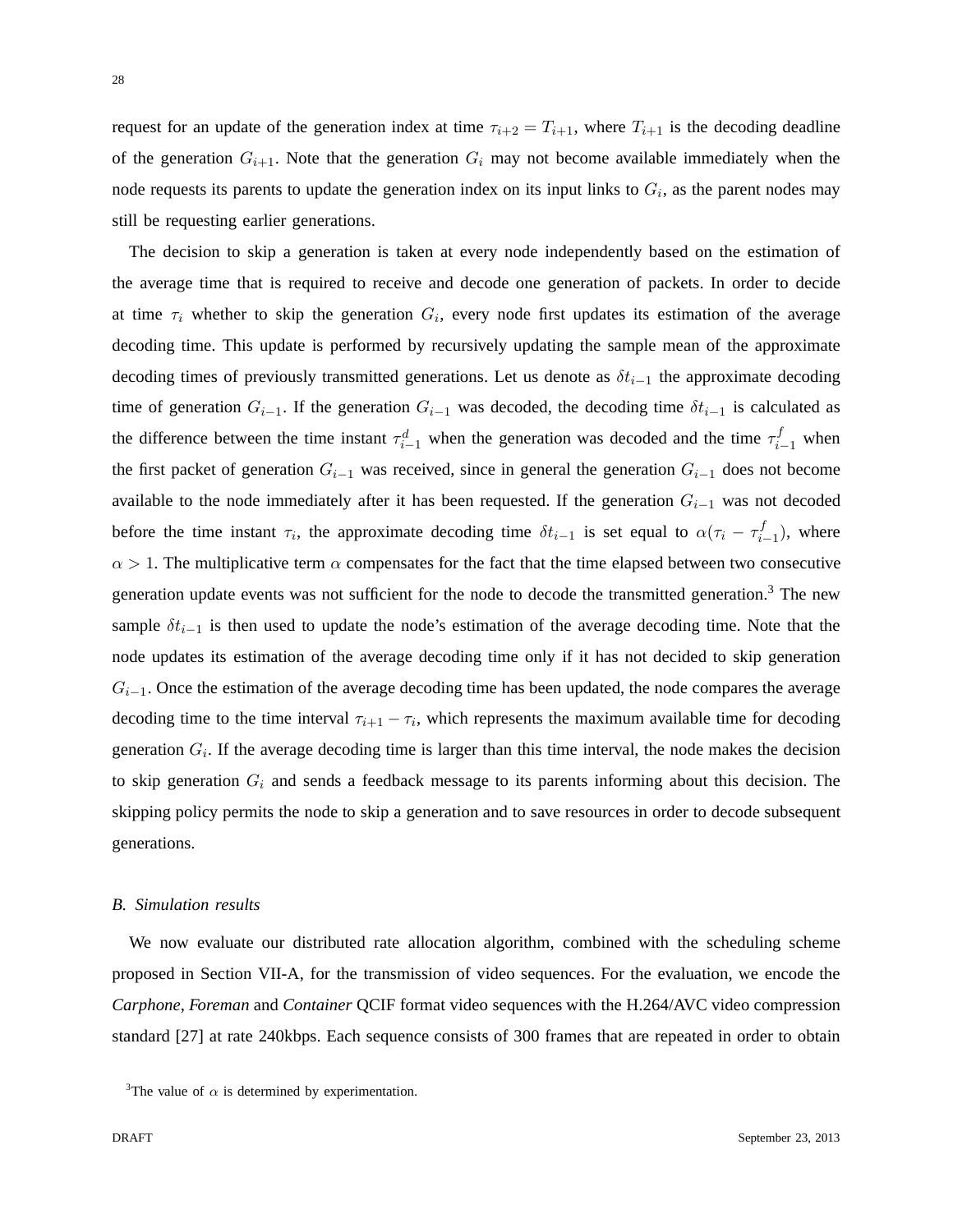sequences of 40 sec duration. The frames are encoded as *IPPPP...* with a frame rate set to 30fps. The size of the GOP is 30 frames and the average PSNR per frame is 39.14 dB, 38.8 dB and 42.85 dB for the three sequences, respectively. Each generation consists of 20 packets and corresponds to a GOP. The payload of each packet is 1500 bytes. Each packet is augmented with a header of 81 bytes that contains packet information, *i.e.*, network coding coefficients, packet type, generation number and time stamp. The proposed framework is simulated with the help of the network simulator NS-3 [26]. All the results are averages of 20 simulations.

We first evaluate the proposed framework for the network topology depicted in Fig. 4(a). The bandwidth of the links that originate from the sources, as well as of the link connecting nodes  $n_5$  and  $n_8$  is set to 607 kbps. The bandwidth of the links that originate from nodes  $n_7$ ,  $n_8$  and  $n_9$  is set to 1214 kbps. The packet loss rate is set to 5% on all links.

Fig. 8(a) illustrates the percent of decoded generations averaged over the number of nodes in the network versus the bandwidth of the links connecting nodes  $n_4$ ,  $n_7$  and  $n_6$ ,  $n_9$  for different values of playback delay  $D_{pb}$ . The playback delay is defined as the time allowed for initial data buffering before the start of the playback. We can observe that the distributed InterNC rate allocation scheme achieves better performance in terms of the average number of decoded generations compared to the IntraNC scheme as it provides lower decoding delays, thus enabling the decoding of generations prior to their expiration deadlines. For high values of links' bandwidth, the nodes are able to decode the full video sequence with the inter-session network coding based rate allocation scheme, while for low bandwidth values the nodes decode on average more than 95% of the video sequences. On the contrary, the decoding delay achieved with the IntraNC rate allocation scheme is not sufficient in order to guarantee a smooth playback of the video sequences. Nodes with high decoding delays are forced to skip a significant number of generations in order to be able to decode at least a part of the video sequence that they request. The decoding delays of these nodes are not affected by the increase in the links' bandwidth as the IntraNC rate allocation scheme cannot take advantage of the additional network resources. Thus, the performance of the intra-session network coding based scheme remains invariant with the increase in the links' bandwidth. We can also see that the value of the initial playback delay does not influence significantly the average performance of the network. Larger values of playback delay permit nodes with limited resources to decode more generations in the beginning of the transmission process, which improves slightly the overall performance. However, even higher values of playback delay are not sufficient to enable timely delivery of subsequent generations for nodes with scarce resources.

In Fig. 8(b), we present the average PSNR of the Y-component of the transmitted video sequences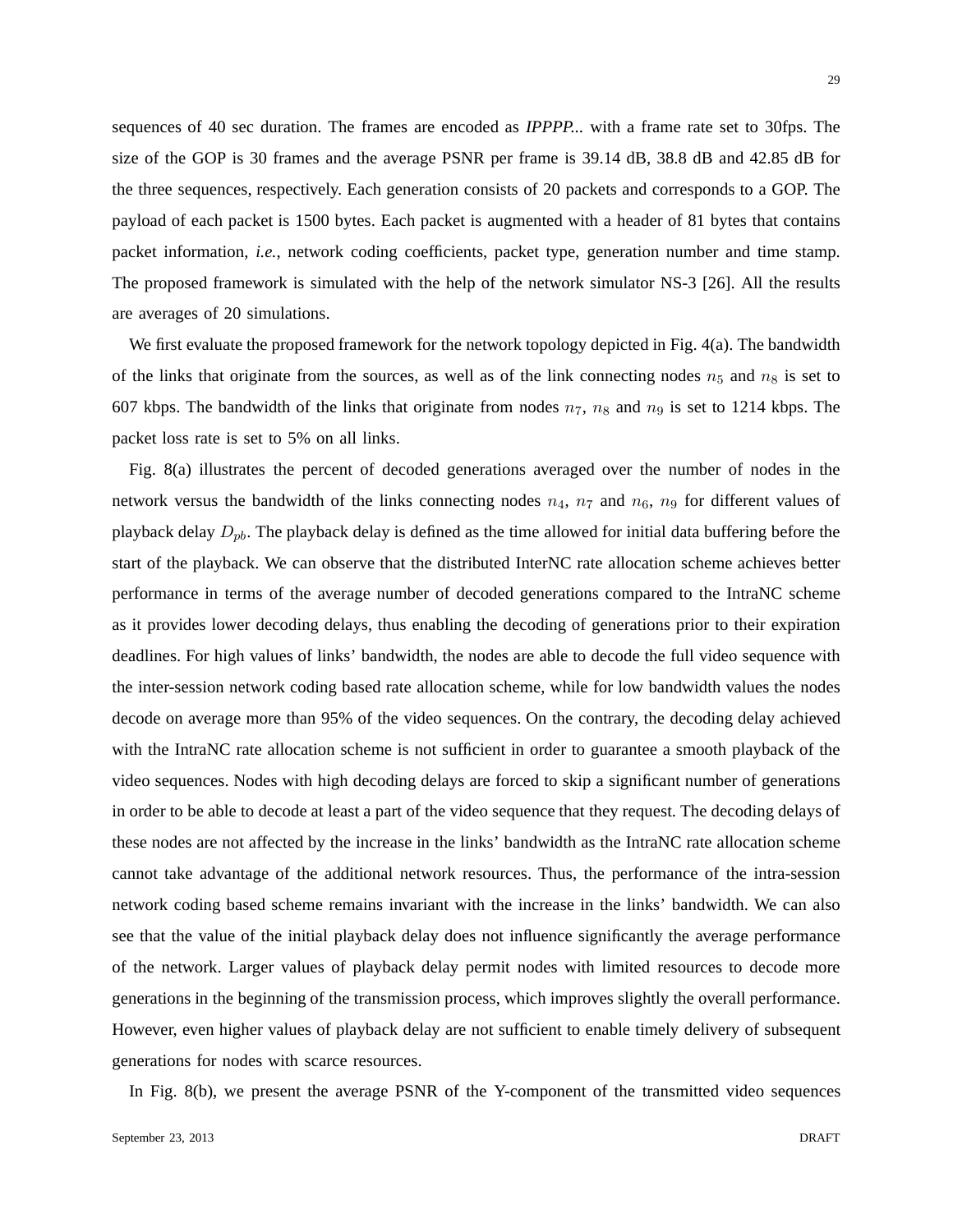

Fig. 8. (a) Average percent of decoded generations and (b) average PSNR of the Y-component of the transmitted video sequences after decoding for different values of playback delay  $D_{pb}$  as a function of links' bandwidth for the network depicted in Fig. 4(a). (c) Evolution of the average PSNR with time at node  $n_{12}$  of the network depicted in Fig. 4(a) for playback delay  $D_{pb} = 1200$ ms and two different values of links' bandwidth. The node  $n_{12}$  requests the *Carphone* video sequence with average PSNR per frame equal to 39.14 dB.

after decoding at the nodes, as a function of the links' bandwidth for different values of playback delay. We set the average PSNR of the generations that could not be decoded to 18 dB for the *Carphone* and *Foreman* sequences and to 19 dB for the *Container* sequence. The results show that, with the InterNC rate allocation scheme, the network users display the video at better quality than with the IntraNC rate allocation scheme; in the latter case, the decoding delays are too high to guarantee a constant quality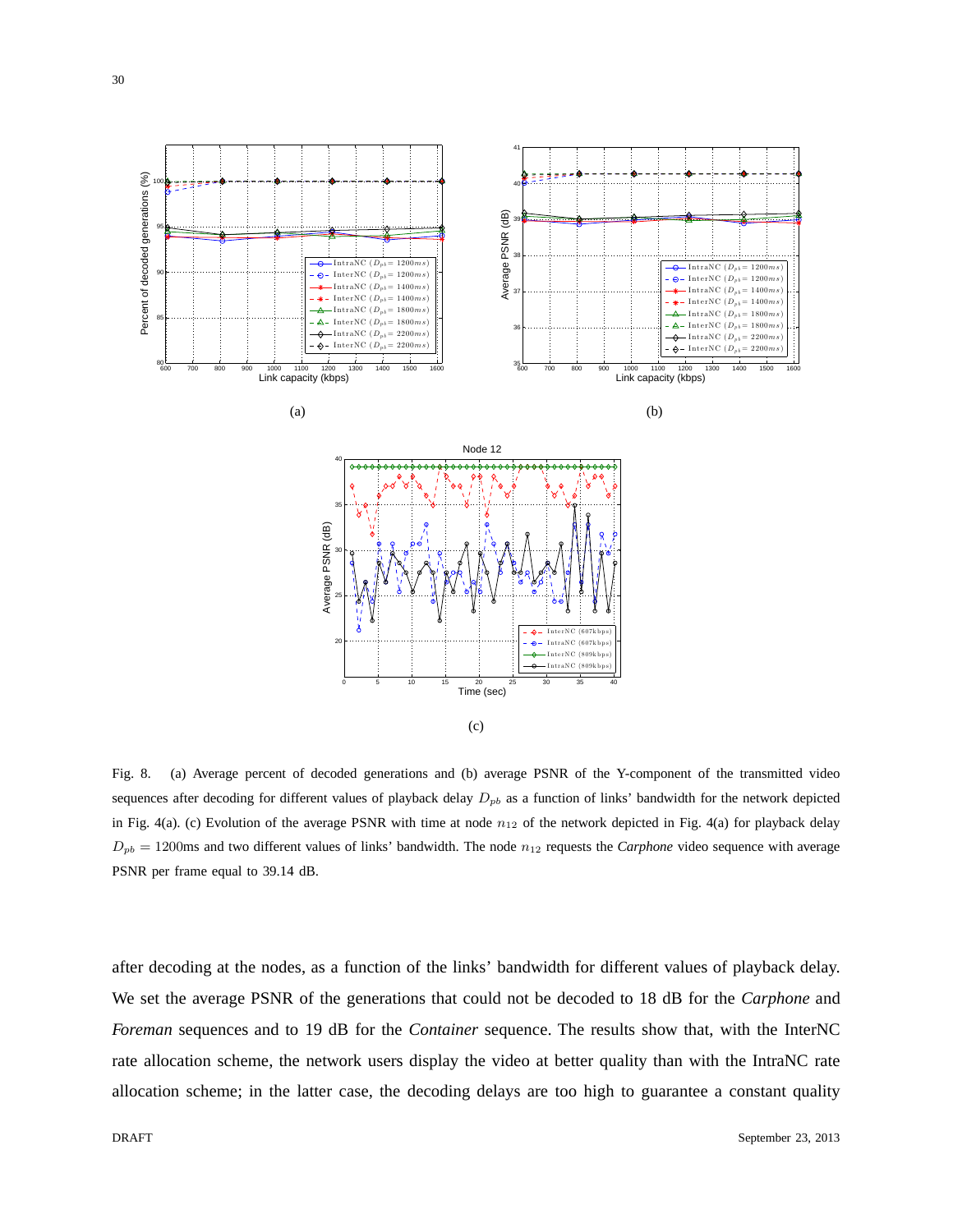playback for all the nodes. As an example, we illustrate in Fig. 8(c) the average video quality obtained at node  $n_{12}$  versus time for a playback delay  $D_{pb} = 1200$ ms and different values of the links' bandwidth. Each point in the curves is obtained by averaging the corresponding PSNR values in 20 simulations. The node  $n_{12}$  is the node that is most affected by the bottleneck link between nodes  $n_5$  and  $n_8$ . We can see that the IntraNC rate allocation scheme performs poorly and does not improve as the links' bandwidth increases. The average video quality presents significant fluctuations over time. In contrast, the average video quality obtained with the InterNC rate allocation scheme remains more stable over time and improves significantly as the links' bandwidth increases.

We now further evaluate the proposed framework for one random realization of the clustered network topology depicted in Fig. 7(a). The links that connect the servers to the clusters have capacity of 759 kbps, whereas the cluster 2 is connected to the clusters 1 and 3 through links with a capacity that varies in the interval [190, 1138] kbps. The users within each cluster are interconnected with high speed links of 2.6 Mbps. The packet loss rate is set to 5%.

Fig. 9 (top) depicts the average percent of generations decoded by the network nodes that belong to the cluster 2 as a function of the bandwidth of the links that connect the cluster 2 to the clusters 1 and 3. The playback delay is set to  $D_{pb} = 1400$ ms. We can observe that the performance of both the IntraNC and the InterNC rate allocation schemes improves as the links' bandwidth increases. However, the performance of the InterNC rate allocation scheme stays superior to the performance of the IntraNC rate allocation scheme for low values of the links bandwidth. This is due to the more efficient exploitation of the additional resources provided by the links that directly connect some of the nodes in the cluster 2 to the sources, as we have discussed in Section VI-B. The performance of the two schemes is similar for higher values of bandwidth, where the performance of certain nodes with scarce resources cannot be further improved even with inter-session network coding. Similar conclusions can be reached by observing the average PSNR of the video sequences after decoding at the nodes of the cluster 2, which is illustrated in Fig. 9 (bottom).

Finally, we would like to remark that the initial playback delay does not influence significantly the performance of the proposed schemes. We have repeated the simulations for playback delay values equal to 1200ms, 1400ms, 1800ms and 2200ms. Though higher values of the initial playback delay permit users to decode more generations in the beginning of the transmission process, nodes with scarce resources are not able to decode the subsequent generations even for large values of playback delay. Furthermore, we have omitted the results for clusters 1 and 3, since these clusters have sufficient resources to obtain the video sequences at optimal quality.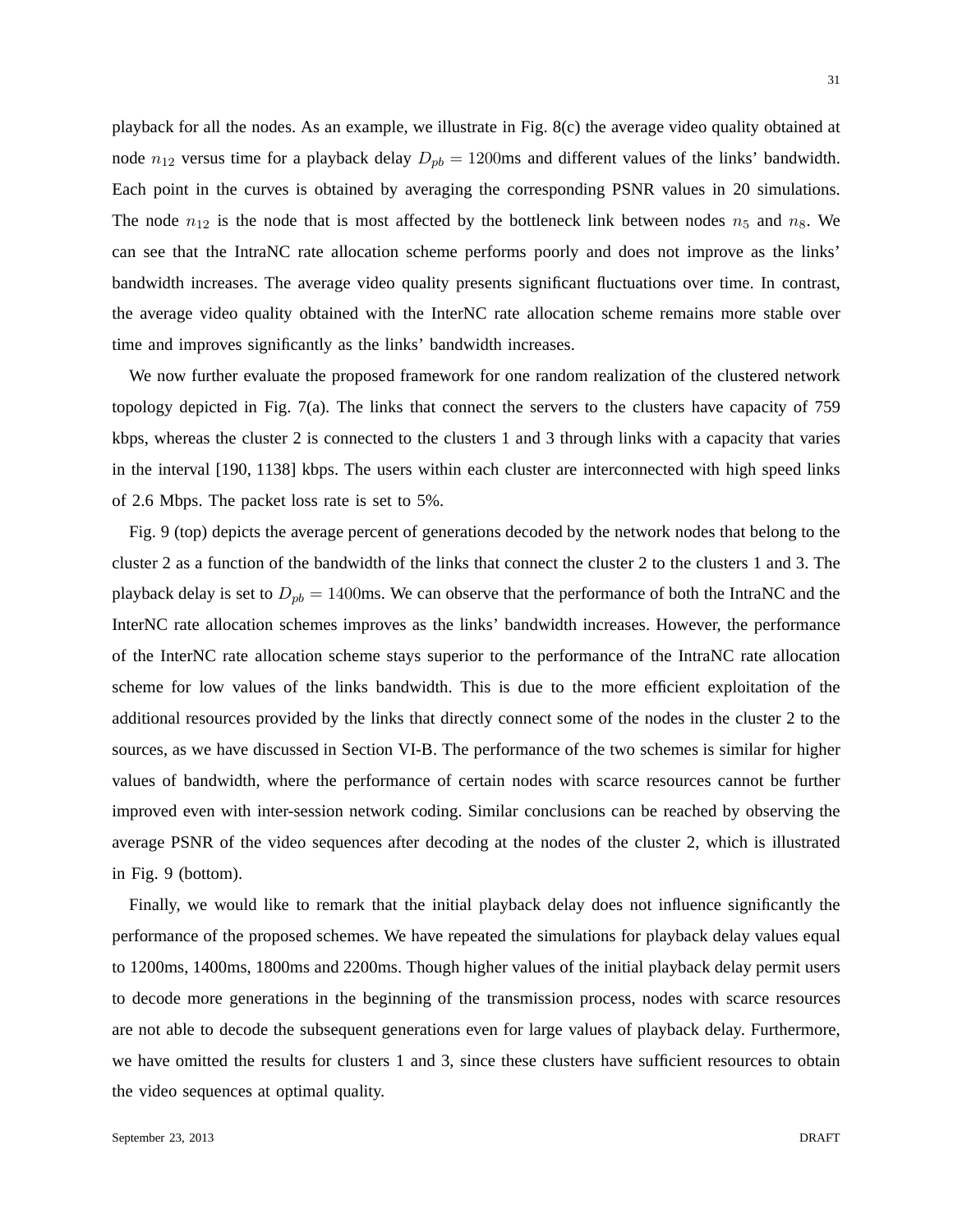

Fig. 9. Average percent of decoded generations (top) and average PSNR of the Y-component of the transmitted video sequences after decoding (bottom) at the network nodes for the second cluster of the network topology depicted in Fig. 7(a) as a function of the links' bandwidth for playback delay  $D_{pb} = 1400$ ms.

## VIII. CONCLUSIONS

We have proposed a novel distributed rate allocation algorithm for delivery of multiple concurrent sessions in wireline mesh networks. The algorithm is based on inter-session network coding. The network users decide locally on the optimal coding decisions and rates for each combination of packets that they request from their parents. The decisions are based on the minimization of the average decoding delay of the node and its children nodes and require only a minimal communication overhead. We show that the initial non-convex rate allocation problem can be decomposed into a set of simpler convex problems with the help of a new equivalent flow representation. The final rate allocation can then be obtained by combining the results of each of the subproblems. The evaluation of the proposed algorithm demonstrates the benefits of utilizing inter-session network coding in terms of the decoding delays and efficient exploitation of network resources. Simulation results show that the proposed algorithm is capable of eliminating the bottlenecks and reducing the decoding delay of users with limited resources. In the context of video transmission, it enables the timely delivery of video data to the network users, hence leads to better average video quality.

#### **REFERENCES**

[1] R. Ahlswede, N. Cai, S.-Y. R. Li, and R. W. Yeung, "Network Information Flow," *IEEE Trans. Information Theory*, vol. 46, no. 4, pp. 1204–1216, July 2000.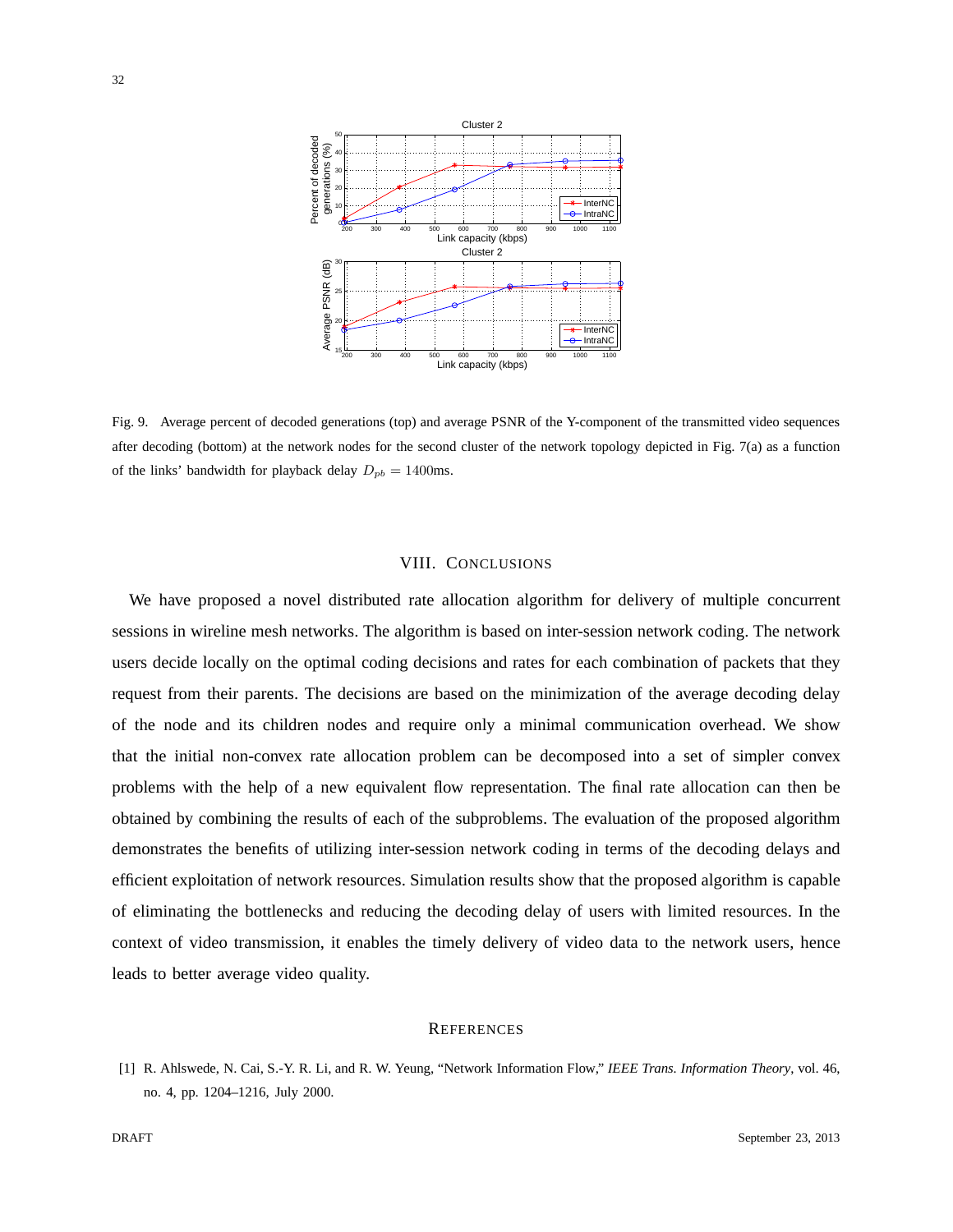- [2] T. Ho and D. Lun, *Network Coding: An Introduction*. New York, NY, USA: Cambridge University Press, 2008.
- [3] E. Bourtsoulatze, N. Thomos, and P. Frossard, "Distributed Rate Allocation in P2P Networks with Inter-Session Network Coding," in *Proc. of the 19th International Packet Video Workshop (PV)*, May 2012, pp. 89 –94.
- [4] E. Magli, M. Wang, P. Frossard, and A. Markopoulou, "Network Coding Meets Multimedia: a Review," *IEEE Trans. Multimedia*, vol. 15, no. 5, pp. 1195–1212, Aug. 2013.
- [5] M. Wang and B. Li, "R 2 : Random Push with Random Network Coding in Live Peer-to-Peer streaming," *IEEE Journal on Selected Areas in Communications*, vol. 25, no. 9, pp. 1655–1666, Dec. 2007.
- [6] A. ParandehGheibi, M. Medard, A. Ozdaglar, and S. Shakkottai, "Avoiding Interruptions A QoE Reliability Function for Streaming Media Applications," *IEEE Journal on Selected Areas in Communications*, vol. 29, no. 5, pp. 1064–1074, May 2011.
- [7] N. Thomos, J. Chakareski, and P. Frossard, "Prioritized Distributed Video Delivery With Randomized Network Coding," *IEEE Trans. Multimedia*, vol. 13, no. 4, pp. 776–787, Aug. 2011.
- [8] R. Dougherty, C. Freiling, and K. Zeger, "Insufficiency of Linear Coding in Network Information Flow," *IEEE Trans. Information Theory*, vol. 51, no. 8, pp. 2745–2759, Aug. 2005.
- [9] S. Katti, H. Rahul, W. Hu, D. Katabi, M. Médard, and J. Crowcroft, "XORs in the air: Practical Wireless Network Coding," *IEEE/ACM Trans. Networking*, vol. 16, no. 3, pp. 497–510, June 2008.
- [10] H. Seferoglu and A. Markopoulou, "Delay-Optimized Network Coding for Video Streaming over Wireless Networks," in *Proc. of IEEE Int. Conf. on Communications*, May 2010, pp. 1–5.
- [11] A. Khreishah, C.-C. Wang, and N. B. Shroff, "Cross-layer Optimization for Wireless Multihop Networks with Pairwise Intersession Network Coding," *IEEE Journal on Selected Areas in Communications*, vol. 27, no. 5, pp. 606–621, June 2009.
- [12] H. Seferoglu, A. Markopoulou, and K. K. Ramakrishnan, "I2NC: Intra- and Inter-Session Network Coding for Unicast Flows in Wireless Networks," in *IEEE INFOCOM*, Shanghai, April 2011.
- [13] A. Khreishah, J. Wu, P. Ostovari, and M. Khalil, "Flow Based XOR Network Coding for Lossy Wireless Networks," in *Proc. of IEEE Global Telecommunications Conf. GLOBECOM*, Houston, TX, USA, Dec. 2011, pp. 1–5.
- [14] M. Heindlmaier, D. Lun, D. Traskov, and M. Medard, "Wireless Inter-Session Network Coding An Approach Using Virtual Multicasts," in *Proc. of IEEE Int. Conf. on Communications*, June 2011, pp. 1–5.
- [15] C.-C. Wang and N. Shroff, "Pairwise Intersession Network Coding on Directed Networks," *IEEE Trans. Information Theory*, vol. 56, no. 8, pp. 3879–3900, Aug. 2010.
- [16] M. Kim, M. Medard, U.-M. O'Reilly, and D. Traskov, "An Evolutionary Approach To Inter-Session Network Coding," in *Proc. IEEE INFOCOM*, April 2009, pp. 450 – 458.
- [17] A. Eryilmaz, D. S. Lun, and B. T. Swapna, "Control of Multi-Hop Communication Networks for Inter-Session Network Coding," *IEEE Trans. Information Theory*, vol. 57, no. 2, pp. 1092–1110, Feb. 2011.
- [18] J. Saltarin, N. Thomos, E. Bourtsoulatze, and P. Frossard, "P2P Video Streaming With Inter-Session Network Coding," in *Proc. of IEEE Int. Conf. on Multimedia and Expo*, July 2011, pp. 1–6.
- [19] E. Bourtsoulatze, N. Thomos, and P. Frossard, "Decoding Delay Minimization in Inter-Session Network Coding," available at arXiv:1211.0951v1 [cs.IT].
- [20] T. Ho, M. M´edard, J. Shi, M. Effros, and D. R. Karger, "On Randomized Network Coding," in *Proc. of the 41st Allerton Conf. on Communication, Control and Computing*, Monticello, IL, USA, Oct. 2003.